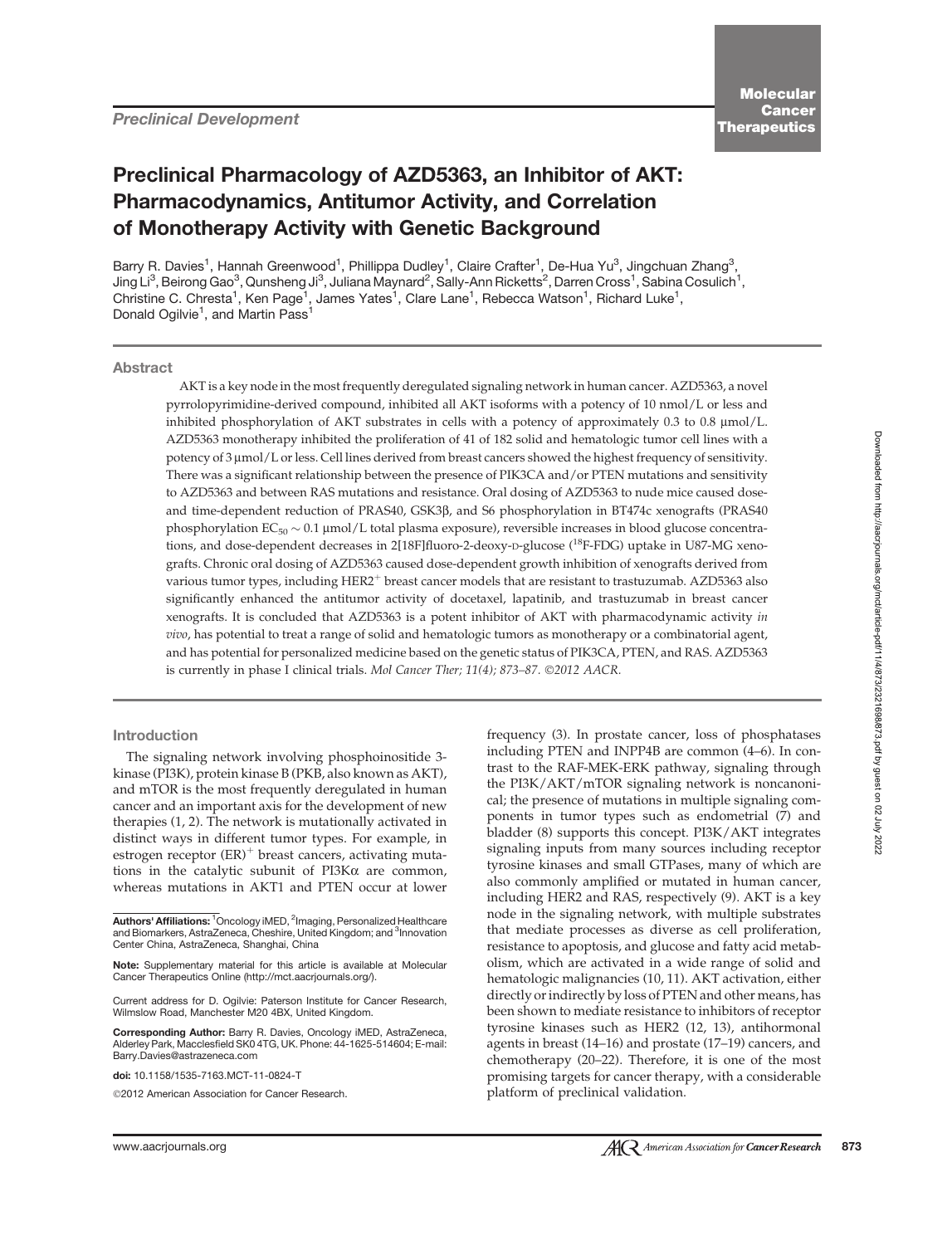There are a number of ways to inhibit the activity of AKT; 2 distinct types of relatively selective AKT inhibitor are being tested in the clinic. The most advanced agent is MK-2206, an allosteric inhibitor, which binds to the region that interacts with both the pleckstrin homology and kinase domains, and prevents translocation of AKT to the membrane and activation. This compound has been shown to enhance antitumor efficacy by chemotherapeutic agents and molecularly targeted therapies in preclinical models (23) and is currently in phase II clinical trials. The dose-limiting toxicity in the clinic is rash, and modest monotherapy clinical activity has been reported. Classical ATP competitive kinase domain inhibitors, which prevent substrate phosphorylation by AKT, have also been developed. The first of these to be described in detail in the literature was GSK690693 (24). This compound was potent and specific, but lacked oral bioavailability and was withdrawn from development in phase I trials. More recently, compounds with oral bioavailability have been disclosed, from a number of companies including Genentech (GDC-0068), Lilly, and GSK, several of which are in phase I clinical testing. For the development of AZD5363, we were provided with a number of potential starting points arising from our earlier collaboration with Astex Therapeutics and their collaboration with the Institute of Cancer Research, United Kingdom, including the promising chemical series exemplified by the orally active compound CCT129254 (25). Our internal development ultimately led to the identification of the clinical development candidate AZD5363. We now describe the primary pharmacology of AZD5363, a potent pan-AKT kinase inhibitor, with pharmacodynamic properties consistent with the mechanism of action of an AKT inhibitor in vivo. AZD5363 inhibits the growth of a range of human tumor xenografts, as monotherapy or in combination with HER2 inhibitors in breast cancer models. AZD5363 also produces very significant tumor regressions in combination with docetaxel in breast cancer xenografts. On the basis of these data, AZD5363 is currently being investigated in phase I clinical trials.

## Materials and Methods

## Cell culture and reagents

Information on culture conditions, source, and identity testing of cell lines is provided in Supplementary Table S1. The structures of lapatinib and docetaxel are provided in Fig. 1. AZD5363 [(S)-4-amino-N-[1-(4-chlorophenyl)-3-hydroxypropyl]-1-(7H-pyrrolo[2,3-d]pyrimidin-4-yl)piperidine-4-carboxamide; structure in Fig. 2A; ref. 26] was prepared as a 10 mmol/L stock solution in dimethyl sulfoxide (DMSO) and stored under nitrogen. The final concentration of DMSO was less than 0.5% in all assays. All antibodies were obtained



Figure 1. Chemical structures of lapatinib and docetaxel.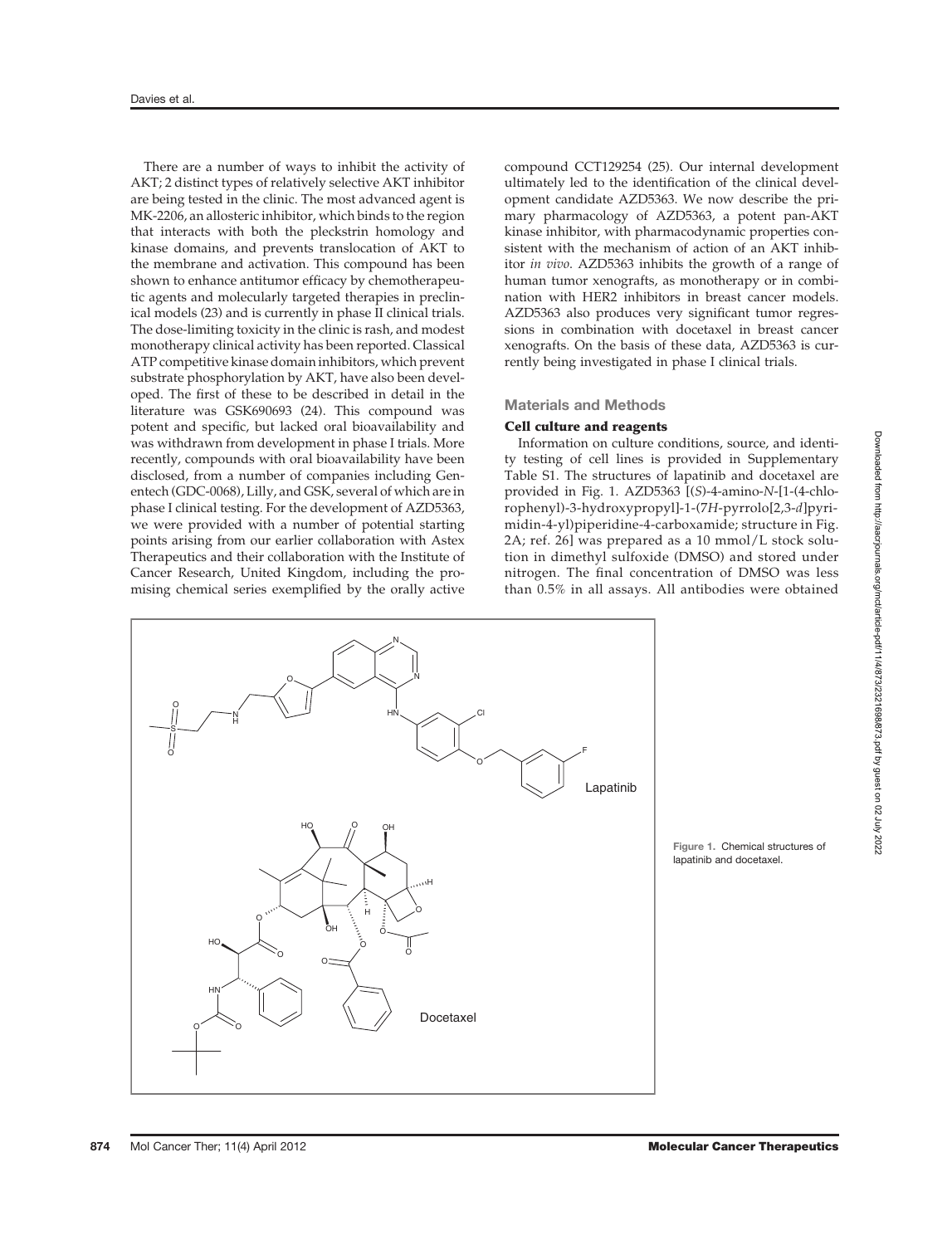from Cell Signaling Technology, except that for PRAS40 (pT246), which was obtained from Biosource.

## Enzyme assays

The ability of AZD5363 to inhibit the activity of AKT1, AKT2, and AKT3 was evaluated by the Caliper Off-Chip Incubation Mobility Shift assay. Active recombinant AKT1 (Upstate), AKT2, or AKT3 (both obtained from Invitrogen) were incubated with a 5-FAM–labeled custom-synthesized peptide substrate (Cambridge Research Biochemicals) together with increasing concentrations of inhibitor. Final reactions contained 1 to 3 nmol/L AKT1, AKT2, or AKT3 enzymes; 1.5 µmol/L peptide substrate; ATP at  $K<sub>m</sub>$  for each AKT isoform; 10 mmol/L MgCl<sub>2</sub>, 4 mmol/L dithiothreitol (DTT), 100 mmol/L HEPES, and 0.015% Brij-35. The reactions were incubated at room temperature for 1 hour and stopped by the addition of buffer containing 100 mmol/L HEPES, 0.015% Brij-35 solution, 0.1% coating reagent (Caliper), 40 mmol/L EDTA, and 5% DMSO. Plates were then analyzed using a Caliper LC3000, allowing for separation of peptide substrate and phosphorylated product by electrophoresis with subsequent detection and quantification of laserinduced fluorescence. To determine the kinase selectivity profile, AZD5363 was also tested against PKA, ROCK1, ROCK2, and P70S6K. PKA, ROCK1, and ROCK2 activity were determined by Caliper Off-Chip Incubation Mobility Shift Assay, as described earlier. Final reaction conditions for measuring ROCKI activity were 5 nmol/L active recombinant ROCK1 (Invitrogen), 1.5 µmol/L fluorescein isothiocyanate (FITC)-labeled custom peptide substrate, 7  $\mu$ mol/L ATP, 1 mmol/L DTT, 5 mmol/L MgCl<sub>2</sub>, 100 mmol/L HEPES, 0.015% Brij-35, and 5 mmol/L b-glycerophosphate; final reaction for measuring ROCK2 activity contained 7.5 nmol/L active recombinant ROCK2 (Upstate), 1.5 mmol/L FAM-labeled custom peptide substrate, 7.5 µmol/L ATP, 1 mmol/L DTT, 10 mmol/L MgCl2, 100 mmol/L HEPES, 0.015% Brij-35, and 5 mmol/L  $β$ -glycerophosphate; and protein kinase A (PKA) activity was measured in a final reaction containing 0.0625 nmol/L PKA (Upstate), 3 µmol/L FITClabeled custom peptide substrate, 4.6 µmol/L ATP, 1 mmol/L DTT, 10 mmol/L MgCl<sub>2</sub>, 110 mmol/L HEPES, and 0.015% Brij-35. P70S6K activity was measured by a radioactive  $(^{33}P-ATP)$  filter-binding assay. Recombinant S6K1 (T412E) was assayed against a substrate peptide (KKRNRTLTV) in a final volume of  $25.5 \mu L$  containing 8 mmol/L MOPS, 200 µmol/L EDTA, 100 µmol/L substrate peptide, 10 mmol/L magnesium acetate, 20  $\mu$ mol/L  $\gamma^{-33}P$ -ATP (50–1,000 cpm/pmol), and in-<br>creasing concentrations of AZD5363. The reactions were creasing concentrations of AZD5363. The reactions were incubated for 30 minutes at room temperature and terminated by the addition of 0.5 mol (3%) orthophosphoric acid. Reactions were then harvested onto a P81 UniFilter and product formation quantified.  $IC_{50}$  values for all enzyme assays were obtained by fitting data in Origin 7.0. To evaluate a broader selectivity profile, AZD5363 was also tested across the Dundee Kinase Panel

at the MRC Protein Phosphorylation Unit, University of Dundee, Angus, United Kingdom.

# Cellular inhibition of AKT

A high-throughput screening cell-based assay was developed to measure cellular AKT activity using the MDA-MB-468 breast cancer cell line. Cells were exposed to AZD5363 at concentrations ranging from 3 to 0.003 mmol/L. After a 2-hour treatment, cells were fixed with formaldehyde, washed, permeabilized with 0.5% polysorbate 20 and then probed with a phospho-specific antibody against GSK3 $\beta^{ser9}$ . Levels of phosphorylated  $GSK3\beta^{ser9}$  were measured with an Acumen Explorer laser scanning cytometer (TTP LabTech) and  $IC_{50}$  values estimates by fitting data in Origin 7.0.

# Western blot analysis

LNCaP prostate cancer cells and BT474c breast adenocarcinoma cells were exposed to AZD5363 at concentrations ranging from 10 to 0.03  $\mu$ mol/L for 2 or 24 hours. Cells were then lysed on ice with a buffer containing 25 mmol/L Tris-HCl, 3 mmol/L EDTA, 3 mmol/L EGTA, 50 mmol/L NaF, 2 mmol/L sodium orthovanadate, 0.27 mol/L sucrose, 10 mmol/L  $\beta$ -glycerophosphate, 5 mmol/L sodium pyrophosphate, and 0.5% Triton X-100 and protease and phosphatase inhibitors. Lysates were then diluted with sample loading buffer (Invitrogen), separated on 4% to 12% Bis-Tris Novex gels, transferred onto nitrocellulose membranes, and probed with antibodies for phospho-PRAS40, phospho-GSK3 $\beta$ , phospho-S6, phospho-AKT, phospho-4E-BP1, total 4E-BP1, PARP, and caspase-3. After an overnight incubation with the primary antibody, membranes were washed and incubated with horseradish peroxidase-tagged secondary antibodies, followed by visualization of the immunoblotted proteins on a Syngene ChemiGenius with Super-Signal West Dura Chemiluminescence Substrate. Quantification was carried out using Syngene GeneTools, and IC<sub>50</sub> values were estimated.

# FOXO3a translocation assay

BT474c cells were seeded into a clear bottom, black wall 96-well plate, and incubated overnight at  $37^{\circ}$ C,  $5\%$  CO<sub>2</sub> before being exposed to AZD5363 at concentrations ranging from 3 to  $0.003 \mu$ mol/L. After 2 hours of treatment, cells were fixed with formaldehyde, permeabilized with 0.5% polysorbate 20, and then probed with a primary antibody against FOXO3a overnight at 4°C. Following a wash step, cells were incubated with a secondary antibody conjugated to an Alexa Fluor 488 dye and imaged using a Cellomics ArrayScan. An algorithm measuring the ratio of nuclear to cytoplasmic fluorescence intensity was developed, and  $IC_{50}$  values were estimated.

# Proliferation assays

Cell proliferation assay was determined by 2 methods, MTS and Sytox Green. Briefly, cells were seeded in 96-well plates (at a density to allow for logarithmic growth during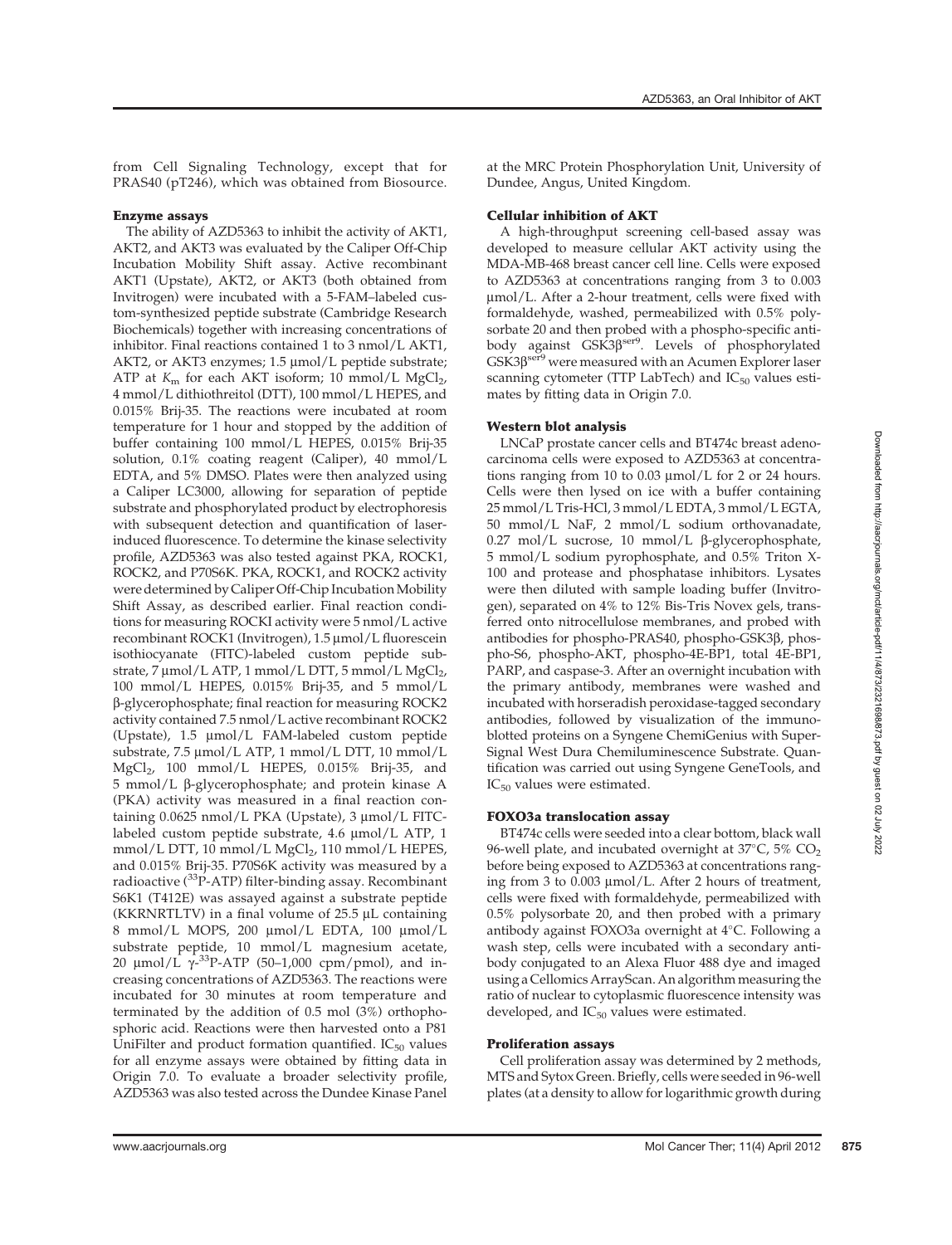the 72-hour assay) and incubated overnight at  $37^{\circ}$ C,  $5\%$ CO<sub>2</sub>. Cells were then exposed to concentrations of AZD5363 ranging from 30 to 0.003  $\mu$ mol/L for 72 hours. For the MTS endpoint, cell proliferation was measured by the CellTiter AQueous Non-Radioactive Cell Proliferation Assay (Promega) reagent in accordance with the manufacturer's protocol. Absorbance was measured with a Tecan Ultra instrument. For the Sytox Green endpoint, Sytox Green nucleic acid dye (Invitrogen) diluted in TBS-EDTA buffer was added to cells (final concentration of  $0.13 \mu$ mol/L) and the number of dead cells detected using an Acumen Explorer. Cells were then permeabilized by the addition of saponin (0.03% final concentration, diluted in TBS-EDTA buffer), incubated overnight and a total cell count measured. Predose measurements were made for both MTS and Sytox Green endpoints, and concentration needed to reduce the growth of treated cells to half that of untreated cells  $(GI_{50})$  values were determined using absorbance readings (MTS) or live cell counts (Sytox Green).

#### Animals

Specific, pathogen-free, female nude mice (nu/nu: Alpk) and male SCID mice (SCID/CB17; 786-0 xenograft studies) were bred at AstraZeneca (Alderley Park) and housed in pathogen-free conditions. Animals were maintained in rooms under controlled conditions of temperature (19 $\degree$ C–23 $\degree$ C), humidity (55%  $\pm$  10%), photoperiod (12 hours light/12 hours dark), and air exchange. Animals were housed in standard cages within a flexible film isolator, with food and water provided ad libitum. The facilities have been approved by the Home Office License and meet all current regulations and standards of the United Kingdom. The mice were used between the ages of 8 and 12 weeks in accordance with institutional guidelines.

## Implantation of cells into mice

For in vivo implants, cells were harvested from T225 tissue culture flasks by a 2- to 5-minute treatment with 0.05% trypsin (Invitrogen) in EDTA solution followed by suspension in basic medium and 3 washes in PBS (Invitrogen). Only single-cell suspensions of greater than 90% viability, as determined by trypan blue exclusion, were used for injection. Tumor cells were injected subcutaneously in the left flank of the animal in a volume of 0.1 mL. For BT474c studies the animals were supplemented with 0.36 mg/60-d  $17\beta$ estradiol pellets (Innovative Research of America) 1 day before cell implantation. For KPL-4 and HGC-27 antitumor studies, tumors were passaged as approximately 10 mm<sup>3</sup> fragments into the flank before carrying out efficacy studies, to achieve more consistent take rates.

#### Efficacy studies

When mean tumor sizes reached approximately  $0.2 \text{ cm}^3$ , the mice were randomized into control and treatment groups. The treatment groups received varying dose schedules of AZD5363 solubilized in a 10% DMSO 25% w/v Kleptose HPB (Roquette) buffer by oral gavage, docetaxel (Sanofi-Aventis) solubilized in 2.6% ethanol in injectable water by intravenous injection once on day 1 at 15 or 5 mg/kg once weekly. When administered in combination, docetaxel was administered 1 hour before the oral dose of AZD5363. The control group received the DMSO/Kleptose buffer alone, twice daily by oral gavage. Tumor volumes (measured by caliper), animal body weight, and tumor condition were recorded twice weekly for the duration of the study. Mice were sacrificed by  $CO<sub>2</sub>$  euthanasia. The tumor volume was calculated (taking length to be the longest diameter across the tumor and width to be the corresponding perpendicular diameter) using the formula: (length  $\times$  width)  $\times \sqrt{$ (length  $\times$  width)  $\times (\pi/6)$ . Growth inhibition from the start of treatment was assessed by comparison of the differences in tumor volume between control and treated groups. Because the variance in mean tumor volume data increases proportionally with volume (and is therefore disproportionate between groups), data were log transformed to remove any size dependency before statistical evaluation. Statistical significance was evaluated using a one-tailed, 2-sample t test.

#### Pharmacodynamic studies

When mean tumor size reached  $0.5 \text{ cm}^3$ , the mice were randomized into control ( $n = 8$  animals) and treatment groups ( $n = 5$  animals per group). The treatment groups received 300 or 100 mg/kg acute dose of AZD5363 solubilized in a DMSO/Kleptose buffer, by oral gavage. The control group received the DMSO/Kleptose buffer alone, once by oral gavage. At 2, 4, 8, 16, or 24 hours after dosing, the animals were humanely killed and the tumor was snap frozen in liquid nitrogen and stored at  $-80^{\circ}$ C. Total blood was collected by intracardiac puncture and plasma prepared and immediately frozen at  $-20^{\circ}$ C for pharmacokinetic analysis. Frozen tumors were homogenized using Fastprep methodology lysis matrix A (MP Biomedicals) and lysates generated using adjusted lysis buffer (1% Triton X-100). Equivalent amounts of protein (12  $\mu$ g per lane) were resolved by 4% to 15% gradient SDS-PAGE premade gels (#345-0035 Bio-Rad) and transferred to nitrocellulose membranes. Membranes were then incubated with primary antibodies tGSK3b (BD Transduction Laboratories #610202), pGSK3b (CST #9336), tS6 (CST #2217), pS6 (CST #2211), and subsequently with HP-conjugated antimouse IgG (CST #7076) or antirabbit IgG (#7074) diluted in 5% marvel in PBS. Immunoreactive proteins were detected by enhanced chemiluminescence (Pierce; #34080) and bands quantified with a ChemiGenius (Syngene). Phosphorylated PRAS40 (T246) was measured by solid phase sandwich ELISA (Biosource #KHO0421)

#### Radiotracer preparation and positron emission tomography imaging

2[18F]Fluoro-2-deoxy-D-glucose (18F-FDG) was supplied by PETNET solutions. Specific activity was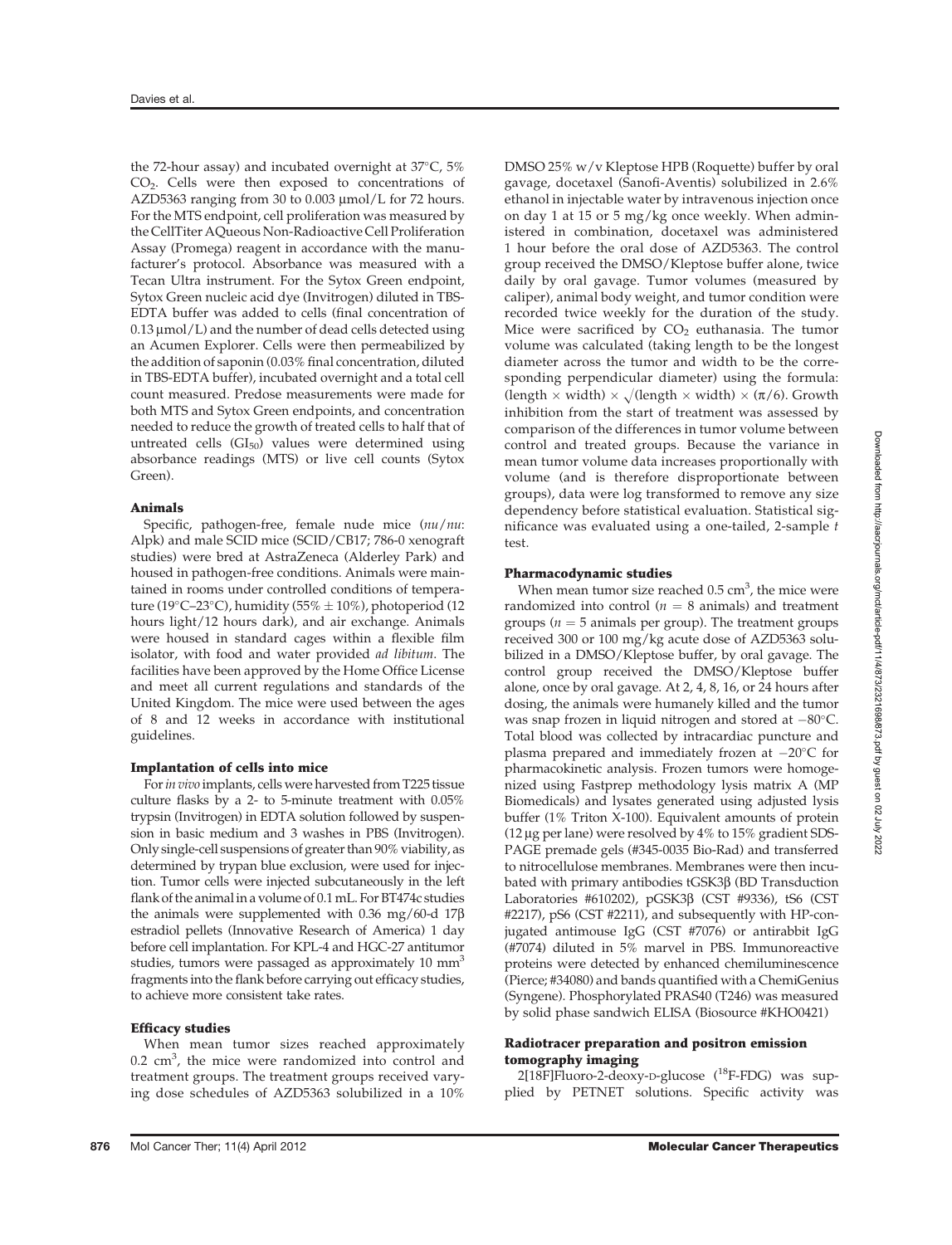approximately 185 GBq/mmol. Radiochemical purity (determined by thin-layer chromatography) was greater than 95%. Imaging was carried out using the Inveon positron emission tomography (PET) and computed tomography-docked system from Siemens Medical Solutions. Data were acquired with IAW software (Siemens) Version 1.4.3 and analyzed with IRW software (Siemens) version 3.0. The performance of the scanner has been documented previously (27).

Images were reconstructed using the MAP/3D algorithm (quality control measurement was carried out for the PET scanner before commencement of imaging). Following imaging, tumors were snap frozen in liquid nitrogen and stored at  $-80^{\circ}$ C. Mice received on average 7.96 MBq of radioactivity as a bolus intravenous injection via the tail vein under isoflurane anesthesia. Food was withdrawn on the day of imaging in half-hour intervals so each mouse was fasted for 4 hours before injection of 18F-FDG. Mice were dosed with either vehicle or AZD5363 (130, 200, or 300 mg/kg) and were imaged 4 hours after drug dosing. Mice were anesthetized in preparation for 18F-FDG injection 3 hours and 15 minutes after dosing, and anesthesia was then maintained for a 45-minute uptake period followed by a 20-minute PET scan under isoflurane anesthesia. Anesthesia was induced using isoflurane delivered in 100% oxygen ( $\sim$ 1.5% isoflurane, 3 L oxygen). Respiration and temperature were monitored throughout, with body temperature being maintained at 36°C-37°C. Following imaging, tumors were snap frozen in liquid nitrogen and stored at  $-80^{\circ}$ C.

Images were reconstructed using the MAP/3D algorithm (quality control measurement was carried out for the PET scanner before commencement of imaging). Regions of interest (ROI) were manually drawn on the 3-dimensional visualization package of Inveon Research Workplace software, to determine radioactivity uptake in the whole tumor. Data were expressed as the maximum standardized uptake value (SUV). Max SUV was calculated using the following formula described by Gambhir, where ID is the injected dose (28).

|            | Maximum radioactivity in ROI $(Bq mm^3)$ |
|------------|------------------------------------------|
| $MaxSUV =$ | $\times$ mouse body weight (g)           |
|            | ID(Bq)                                   |

Blood glucose concentration was measured before vehicle or AZD5363 dosing and after PET scanning. Blood glucose concentrations were measured with an Accu Chek meter (AVIVA, Roche). Data are reported as mean  $\pm$  SEM unless otherwise stated. Statistical analyses were conducted using GraphPad prism (v. 4.02). An ANOVA allowing for treatment group was carried out as well as group means, which were compared using a 2-sided  $t$  test.

## Plasma pharmacokinetic analyses

Plasma samples were extracted by protein precipitation in methanol. Following centrifugation, the supernatants were mixed with water in a ratio of 1 in 10  $(v/v)$ . Extracts were analyzed by high-performance liquid chromatography/mass spectrometry using a reversed phase Gemini column (Phenomenex) and a gradient mobile phase containing water/methanol/formic acid. Peaks were detected using a Micromass/Waters MS technology Ultima mass spectrometer.

# **Results**

## AZD5363 is a potent inhibitor of AKT in vitro

In isolated enzyme assays, AZD5363 inhibited all 3 isoforms of AKT, with an  $IC_{50}$  < 10 nmol/L. P70S6K and PKA were inhibited with similar potency to the AKT isoforms, but a lower potency was shown against the Rho kinases ROCK1 and ROCK2 (Table 1). Further insight into selectivity was obtained by screening the compound at a concentration of  $1 \mu \text{mol/L}$  in a panel of 75 kinases, which included 35 members of the AGC kinase family. AZD5363 had significant activity  $(>75\%$  inhibition at 1  $\mu$ mol/L) against 15 kinases, 14 of which were members of the AGC family. These enzymes were AKT1, AKT2, AKT3, P70S6K, PKA, ROCK2, MKK1, MSK1, MSK2, PKCγ, PKGα, PKGβ, PRKX, RSK2, and RSK3 (data not shown).

The activity of AZD5363 in cells was determined by its ability to inhibit phosphorylation of its substrates PRAS40 and GSK3 $\beta$  in BT474c (Her2<sup>+</sup> PIK3CA mutant breast) and LNCaP (PTEN-null prostate) cancer cells using Western blotting, and in MDA-MB-468 (PTEN-null breast) cancer cells, by an immunofluorescence-based (Acumen) assay. AZD5363 inhibited phosphorylation of these substrates

| <b>Table 1.</b> $IC_{50}$ values of AZD5363 against<br>enzyme and cellular endpoints |                           |  |  |
|--------------------------------------------------------------------------------------|---------------------------|--|--|
| Enzyme inhibition n mol/L                                                            |                           |  |  |
| Akt1                                                                                 | 3                         |  |  |
| Akt <sub>2</sub>                                                                     | 7                         |  |  |
| Akt3                                                                                 | 7                         |  |  |
| ROCK1                                                                                | 470                       |  |  |
| ROCK <sub>2</sub>                                                                    | 60                        |  |  |
| PKA                                                                                  | 7                         |  |  |
| P70S6K                                                                               | ี                         |  |  |
| Inhibition of AKT substrates in cells u mol/L                                        |                           |  |  |
| $pGSK3\beta$                                                                         | 0.76 (BT474c; Western)    |  |  |
|                                                                                      | 0.06 (LNCaP; Western)     |  |  |
|                                                                                      | 0.38 (MDA-MB-468; Acumen) |  |  |
| pPRAS40                                                                              | 0.31 (BT474c; Western)    |  |  |
|                                                                                      | 0.22 (LNCaP; Western)     |  |  |
|                                                                                      | 0.39 (MDA-MB-468; Acumen) |  |  |
| pFOXO3a translocation                                                                | 0.69 (BT474c)             |  |  |

NOTE: In vitro kinase assays were conducted to determine the potency and selectivity of AZD5363 against Akt1, Akt2, Akt3, and other members of the AGC-kinase family. Cellular assays were used to show cellular potency against AKT substrates.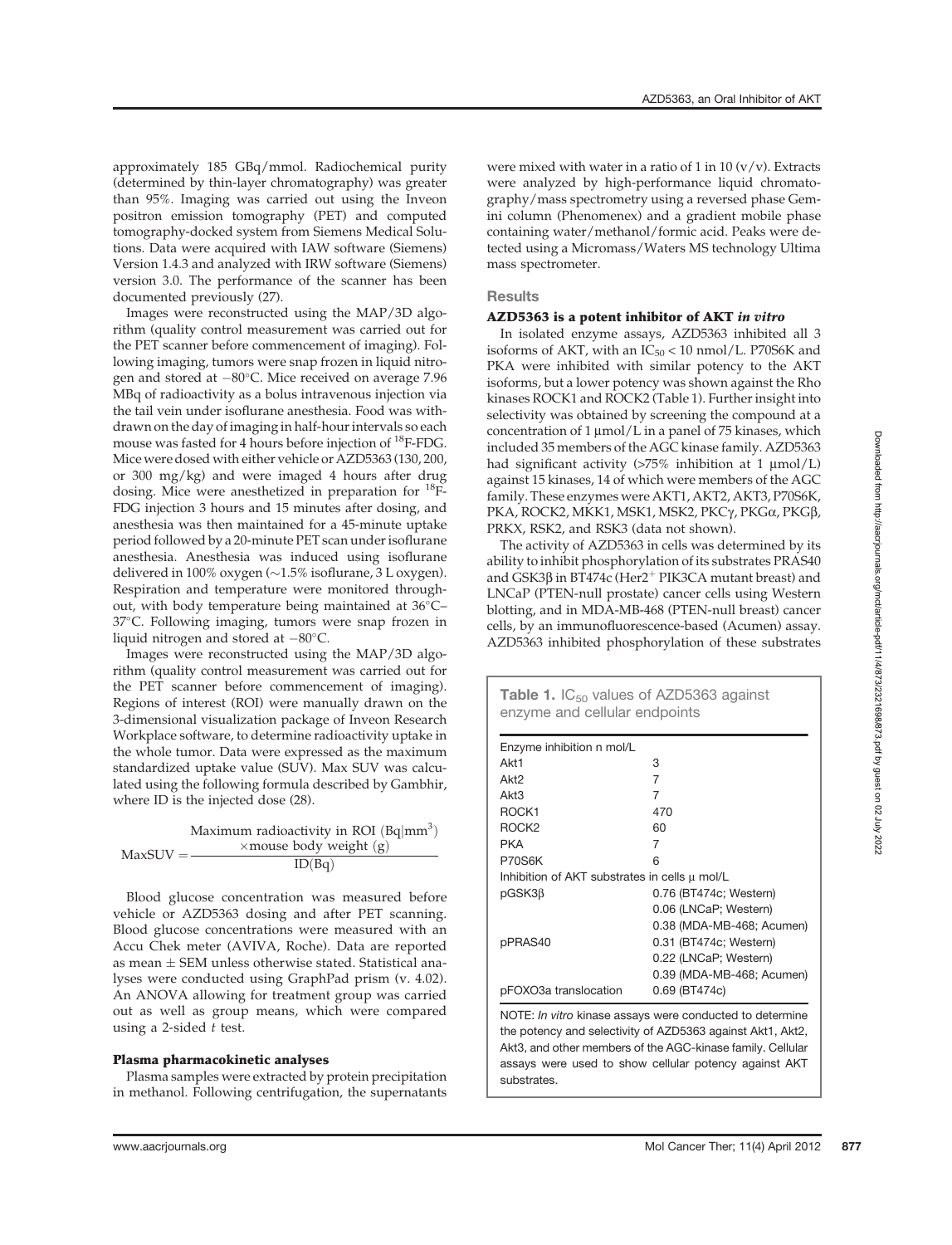

Figure 2. AZD5363 inhibits phosphorylation of AKT substrates and downstream pathway proteins in cells and induces translocation of FOXO3a to the nucleus in vitro. A, structure of AZD5363. B, inhibition of cellular AKT substrates in LNCaP and BT474c determined by Western blot analysis of lysates generated following a 2-hour treatment with increasing concentrations of AZD5363. C, induction of nuclear accumulation of FOXO3a in BT474c cells exposed to 3 µmol/L AZD5363 for 2 hours.

with an  $IC_{50}$  value of 0.06 to 0.76  $\mu$ mol/L in the 3 cell lines (Table 1). The phosphorylation status of AKT, and several proteins downstream of AKT in the signaling network, were also monitored by Western blotting in BT474c and LNCaP cells. AZD5363 effectively inhibited phosphorylation of S6 and 4E-BP1 in these cell lines, whereas it increased phosphorylation of AKT at both ser<sup>473</sup> and thr<sup>308</sup> (Fig. 2B). The activity of AZD5363 was also measured by its ability to induce nuclear translocation of FOXO3a in BT474c cells. Inhibition of AKT prevents phosphorylation of FOXO3a; this results in translocation of FOXO3a to the nucleus, where it is able to switch on the expression of genes such as p27, FasL, and BIM, which collectively induce cell-cycle arrest and/or apoptosis. In BT474c cells, AZD5363 induced FOXO3a nuclear translocation with a half-maximal effective concentration  $(EC_{50})$ value of 0.69  $\mu$ mol/L; a concentration of 3  $\mu$ mol/L was sufficient to almost completely localize FOXO3a to the nucleus (Fig. 2C). To show P70S6K pharmacology of AZD5363 in cells, we used the RT4 bladder cancer cell line. These cells have a homozygous deletion in TSC1 and very low TSC2 expression; hence, AKT is largely uncoupled from P70S6K in these cells. In this cell line, AZD5363 inhibited S6 phosphorylation with an  $IC_{50}$  value of approximately  $4.8 \mu$ mol/L, whereas the allosteric inhibitor MK-2206 was much less active  $(IC_{50} > 30 \text{ \mu} \text{mol/L})$ ; Supplementary Fig. S1).

## AZD5363 inhibits in vitro growth of a subset of tumor cell lines

The activity of monotherapy AZD5363 was measured by its ability to inhibit growth of a panel of 182 cell lines derived from solid and hematologic tumors, by a standard proliferation assay. Tumor cell lines that were inhibited with a  $GI_{50}$  < 3 µmol/L were classified as sensitive whereas those with a  $GI_{50} > 3 \mu$  mol/L were classified as resistant. Forty-one cell lines (23%) were classified as sensitive; 25 of these lines (14%) were inhibited with a  $GI<sub>50</sub> < 1 \mu$ mol/L and were classified as highly sensitive. The highest frequency of sensitivity was seen in cell lines derived from breast cancers (14 of 22; 64%); HER2<sup>+</sup> and ER<sup>+</sup> breast cancer cell lines were consistently sensitive (Fig. 3A). Cell lines derived from endometrial, gastric, hematologic, and prostate cancers all showed a frequency of response of 24% to 33%, although only 6 unique prostate cancer cell lines were screened. Cell lines derived from lung and colorectal tumors showed a lower frequency of response at 12% and 7% respectively, whereas all the cell lines derived from bladder cancers were classified as resistant. There appeared to be a correlation between sensitivity to AZD5363 and either the presence of activating PIK3CA mutations, PTEN loss or inactivating mutation, or HER2 amplification. Nineteen of 25 (76%) cell lines classified as highly sensitive and 30 of 41 (73%) the cell lines classified as sensitive carried at least one of these genetic defects (Fig. 3B). When data from the whole-cell panel were analyzed, regardless of other mutations, a significant relationship was found between the presence of PIK3CA mutations and sensitivity to AZD5363 ( $P = 0.0059$ ; t test). When mutations in the helical and catalytic domains of PIK3CA were analyzed separately, a significant correlation was found between both types of mutation and sensitivity to AZD5363 ( $P = 0.024$  and 0.0047 for helical and kinase domain mutations, respectively). A significant correlation was also found between PTEN mutation (loss or gene sequence mutation) and sensitivity to AZD5363  $(P = 0.0099; t \text{ test}$ ; Supplementary Fig. S2). A significant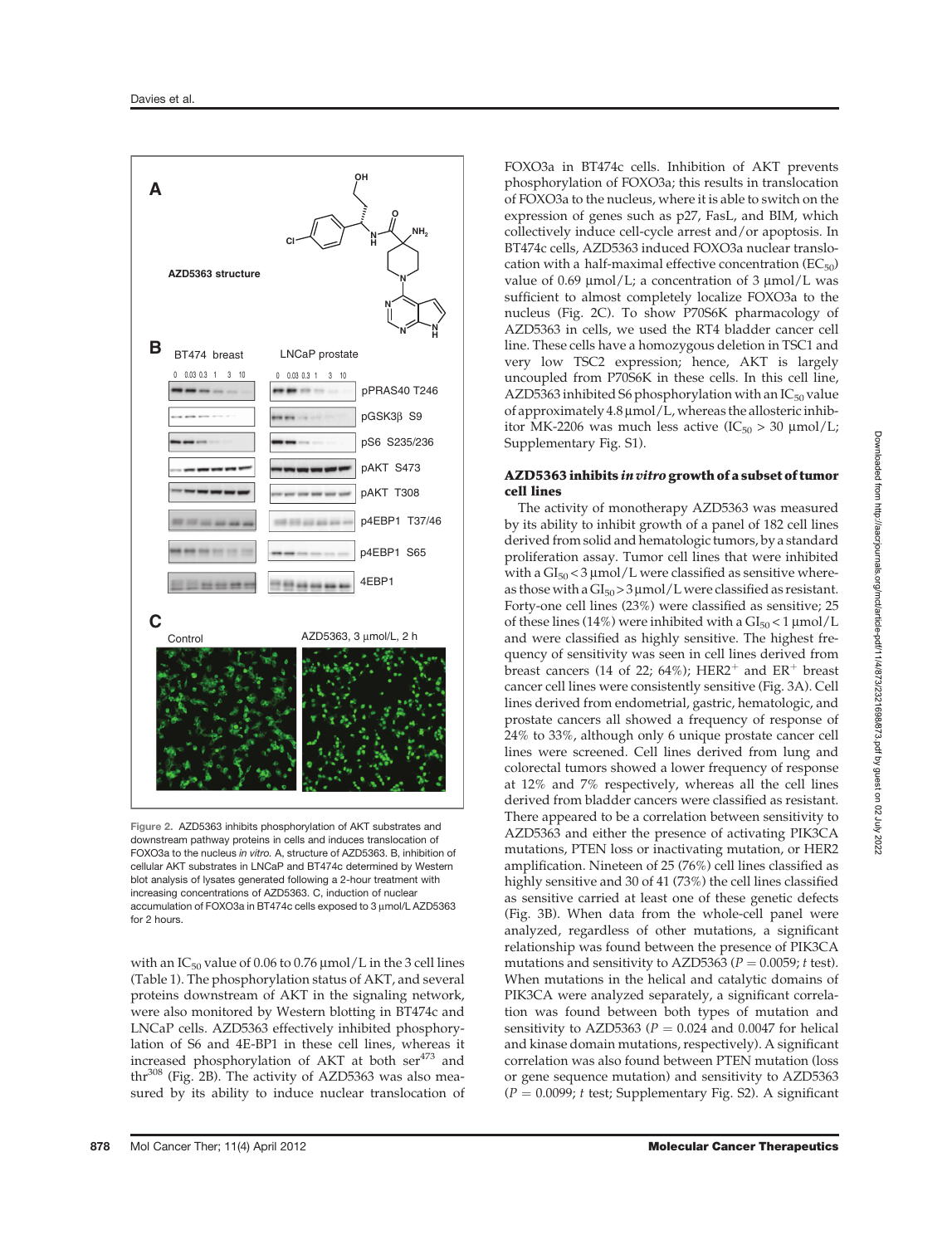

Figure 3. AZD5363 inhibits proliferation of a subset of cancer cell lines in vitro. A, panels of cell lines derived from different tumor types were screened in a standard MTS cell proliferation assay. Cell lines with a GI<sub>50</sub> < 3  $\mu$ mol/L were classified as sensitive, whereas those with a GI<sub>50</sub> > 3  $\mu$ mol/L were classified as resistant. B, relationship of sensitive (GI<sub>50</sub> < 3µmol/L) and highly sensitive (GI<sub>50</sub> < 1 µmol/L) cell lines with genetic status. The sensitivity of cell lines derived from breast cancers (black bars), other solid tumors (dark gray), or hematologic malignancies (light gray) was related to the presence of mutations in PIK3CA or PTEN or to HER2 amplification (A).

correlation between the presence of a RAS mutation (collectively analyzing K-, N-, or H-RAS mutations) and resistance to AZD5363 was also found ( $P = 0.038$ ; t test). When cell lines with coincident RAS mutations were excluded from the analysis, the relationship between PIK3CA mutation and AZD5363 sensitivity and PTEN mutation and AZD5363 sensitivity was very highly significant ( $P < 10^{-5}$  in both cases; Supplementary Fig. S3).

## AZD5363 inhibits the growth of human tumor xenografts in vivo

The effect of monotherapy AZD5363 on growth of xenografts was determined by continuous oral dosing to nude mice. Dose-dependent inhibition was observed in all models tested. In HER2<sup>+</sup> amplified, PIK3CA mutant BT474c xenografts, oral administration at 100 mg/kg twice daily resulted in 80% inhibition ( $P < 0.0001$ ); this schedule was more effective than 200 mg/kg every day (39% inhibition;  $P = 0.02$ ) but less effective than the maximum well-tolerated dose of 200 mg/kg twice daily (104% inhibition;  $P < 0.0001$ ; Fig. 4A). In the HER2<sup>+</sup> amplified, PIK3CA mutant HCC-1954 breast cancer xenograft, AZD5363 at 150 mg/kg twice daily caused pronounced tumor regression (129% inhibition;  $P < 0.0001$ ) whereas 75 mg/kg twice daily resulted in 111% inhibition  $(P < 0.001$ ; Fig. 4B). In contrast, 30 mg/kg twice weekly trastuzumab was inactive in this  $HER2<sup>+</sup>$  model. In 786-0 PTEN-null renal cancer xenografts, AZD5363 at 150 mg/kg twice daily resulted in partial regression (125% inhibition;  $P < 0.0001$ ) whereas 75 mg/kg twice daily caused partial growth inhibition (56%;  $P = 0.001$ ; Fig. 4C). AZD5363 also inhibited growth of PIK3CA mutant/PTEN-null HGC-27 gastric cancer xenografts at doses more than 50 mg/kg twice daily; in this model slight tumor regressions were observed at doses more than 100 mg/kg twice daily, and a dose-dependent time to progression was observed after cessation of dosing (108%, 106%, and 72% inhibition of growth; <sup>P</sup> < 0.0001, 0.001 and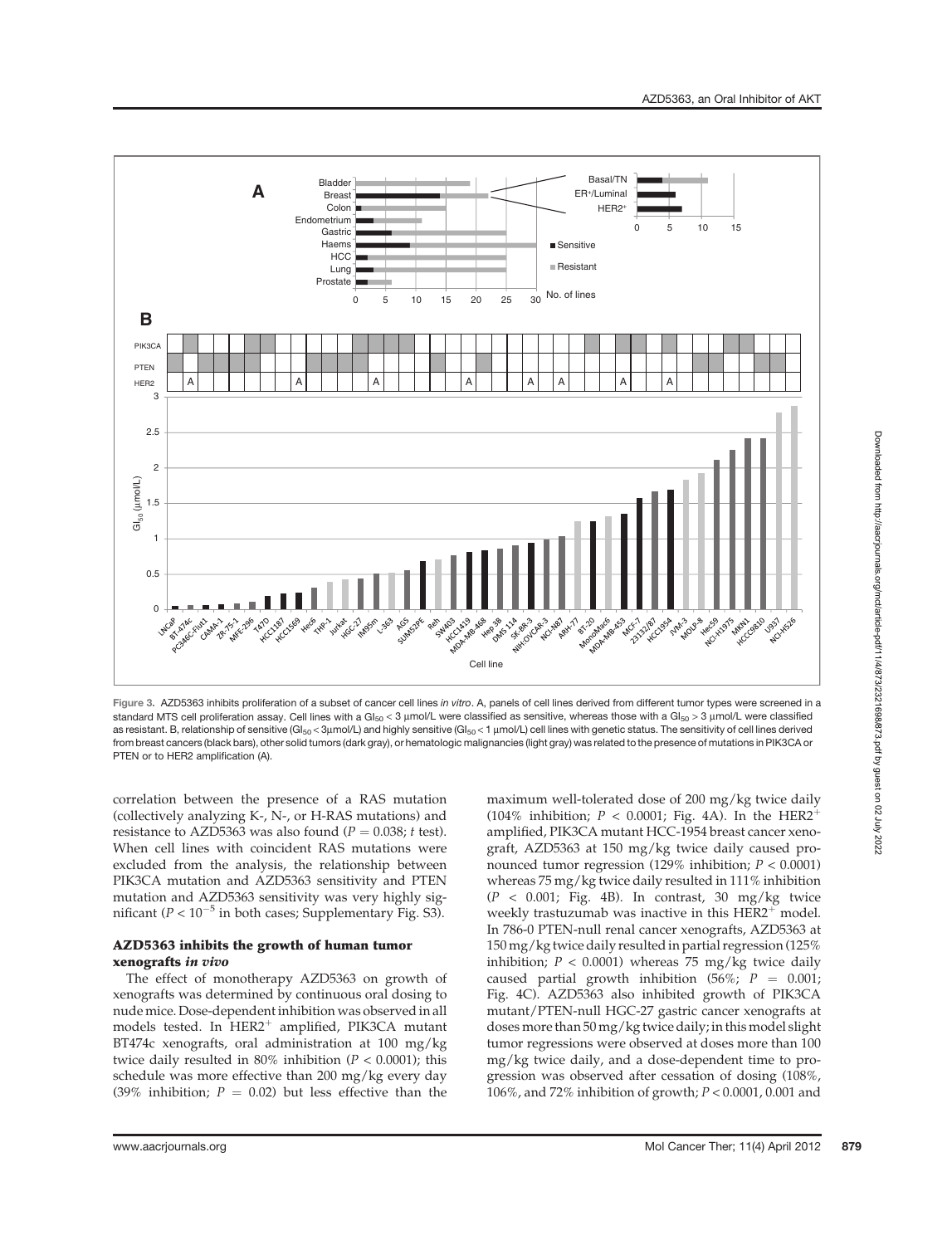

Figure 4. Continuous monotherapy dosing of AZD5363 inhibits growth of xenografts. Xenografts growing in immunodeficient mice were dosed as indicated throughout the experimental period (A–C) or for 16 days before dosing was stopped and recovery of tumor growth monitored (D). qd, daily; bid, twice daily.

0.003 by doses of 150, 100, and 50 mg/kg twice daily respectively; Fig. 4D).

# AZD5363 has pharmacodynamic activity in vivo

The pharmacodynamic activity of AZD5363 was determined in BT474c xenografts in nude mice, following acute doses of 300 and 100 mg/kg and related to plasma pharmacokinetics (Fig. 5A). Following a 300 mg/kg dose of AZD5363, phosphorylation of PRAS40, GSK3 $\beta$ , and S6 was significantly inhibited for at least 24 hours. pPRAS40 was most strongly inhibited, with approximately 90% inhibition at 1 and 2 hours, and this recovered to approximately 70% inhibition at 24 hours. Inhibition of GSK3b and S6 phosphorylation varied from approximately 80% at 1 hour to approximately 50% at 8 hours and approximately 40% at 24 hours. Total plasma exposure of AZD5363 (not corrected for protein binding) exceeded  $10 \mu$ mol/L at 1 hour and remained more than 1  $\mu$ mol/L for approximately 8 hours following a 300 mg/kg dose. Phosphorylation of all 3 biomarkers was significantly inhibited at for at least 8 hours following a 100 mg/kg dose of AZD5363, but the magnitude of inhibition was less than that observed following a 300 mg/kg dose (Fig. 5A). Plasma exposure of AZD5363 was approximately 1  $\mu$ mol/L for at least 4 hours following a 100 mg/kg dose. Plotting the pharmacodynamic–pharmacokinetic relationship between PRAS40 phosphorylation of individual

animals showed that 50% inhibition of pPRAS40 occurred at a total plasma exposure of approximately  $0.1 \mu$ mol/L AZD5363 (Fig. 5B). A dose- and time-dependent relationship between dose of AZD5363 and blood glucose concentration was also seen in the nonfasted animals used for this study; the glucose concentration increased to approximately 20 mmol/L at 2 hours after a 300 mg/kg dose, and fell back to control levels by 16 hours whereas the glucose concentration increased by less than 2-fold following a 100 mg/kg dose, and fell to control levels by 8 hours (Fig. 5C).

AKT plays a key role in glucose metabolism; its substrates GSK3β and AS160 can modulate glycogen synthesis and glucose transporter function respectively, and signaling through the pathway can regulate glycolytic enzymes including hexokinase and phosphofructokinase. Indeed, AKT activation may, at least in part, explain the Warburg effect—the metabolic shift from oxidative phosphorylation to elevated glycolysis in tumors (29, 30). Therefore, <sup>18</sup>F-FDG-PET imaging has potential as a biomarker of pathway output following AKT inhibition. The effect of AZD5363 on <sup>18</sup>F-FDG uptake was tested in U87-MG xenografts in fasted nude mice, 4 hours after acute dosing. Doses of 130, 200, and 300 mg/kg AZD5363 all caused a significant decrease in tumor uptake of <sup>18</sup>F-FDG compared with vehicle controls, but the blood glucose concentration was only significantly elevated at this time point after 200 and 300 mg/kg doses (Fig. 6A).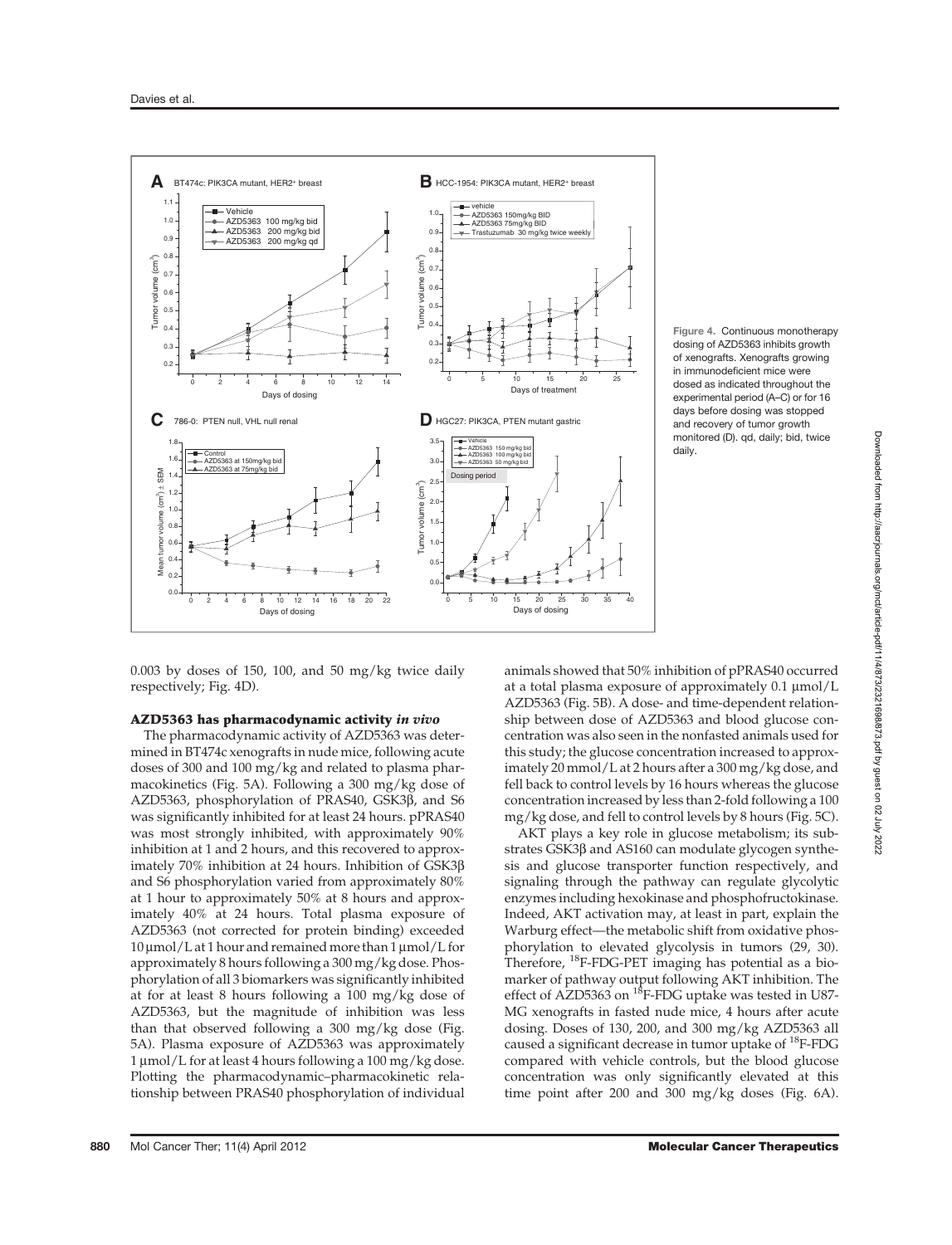Figure 5. AZD5363 has pharmacodynamic activity in BT474c xenografts and increases blood glucose concentrations in nonfasting nude mice. A, the mean percent inhibition of phosphorylation of GSK3b, PRAS40, and S6 in BT474c (HER2<sup>+</sup>, PIK3CA mutant) breast cancer xenografts was related to plasma pharmacokinetics (PK). B, relationship between percent inhibition of phosphorylation of PRAS40 and plasma pharmacokinetics of all individual animals. C, relationship of blood glucose concentration with time after acute doses of AZD5363 (nonfasted animals). Veh, vehicle.



Phosphorylation of PRAS40 was also inhibited in the U87- MG xenografts in a dose-dependent manner (Fig. 6B). A dose-dependent effect on tumor growth was also seen after chronic dosing, although this only achieved statistical significance after 7 days dosing at 300 and 200 mg/kg every day; doses of 300, 200, and 130 mg/kg every day, respectively, resulted in 62% (<sup>P</sup> < 0.0001), 36% (<sup>P</sup> < 0.001), and 25% ( $P = 0.07$ ) inhibition of tumor growth (Fig. 6C).

# Mechanism of action of AZD5363

To determine whether AZD5363 has a predominantly antiproliferative or proapoptotic mechanism of action, a Sytox Green assay was carried out on a panel of breast and prostate cancer cell lines, which showed sensitivity to AZD5363 in the standard proliferation assay. The Sytox Green assay enables the generation of a dose–response curve based on cell number and determination of percentage of dead cells at a fixed concentration of 1 µmol/L. The  $GI_{50}$  values in the Sytox Green assay were generally similar to the proliferation assay values; the values in the 2 assays were all within 5-fold and 8 of 14 (57%) of the cell lines were within 2-fold. However, more than 10% cell death was only seen in 3 of 14 cell lines following incubation with 1  $\mu$ mol/L AZD5363; these cell lines were BT474c breast and 2 prostate cancer cell lines (LNCaP and PC346C-Flut1; Supplementary Fig. S4A). The induction of cell death was confirmed in the BT474c cell line by exposing the cells to increasing concentrations of AZD5363 and monitoring cleaved caspase-3 and cleaved PARP. A dose proportional increase in both these apoptotic markers was observed in BT474c cells at 48 hours. Given that it seems to be possible to induce cell death in

the BT474c cell line in vitro, we compared the effects of a continuous and intermittent dosing schedule of AZD5363 that delivered similar areas under curve (AUC) but different  $C_{\text{max}}$  values on BT474c xenograft growth in vivo. Continuous dosing of 100 mg/kg twice daily, which achieved a steady-state exposure of approximately 1 mmol/L AZD5363, resulted in more than 90% inhibition of tumor growth, as shown previously, but no tumor regression (Supplementary Fig. S4B). However, a schedule of 300 mg/kg every 4 days on, 3 days off, which achieves 4-peak concentrations exceeding  $10 \, \mu \mathrm{mol/L}$ AZD5363, resulted in waves of tumor regression during the dosing period, followed by a recovery of tumor growth in the drug holiday period. When a pharmacodynamic analysis was carried out on these xenografts after short-term chronic dosing (3 days' dosing), there was a significant induction of cleaved caspase-3 at 2 hours following a 300 mg/kg dose of AZD5363, which was not observed after dosing at 100 mg/kg twice daily. In contrast, Ki-67 staining decreased significantly at 8 hours after dosing of both schedules of drug (Supplementary Fig. S4B). These experiments show that a high dose, intermittent schedule of AZD5363 has the potential to be more efficacious than a continuous one in tumors that are susceptible to apoptosis as a consequence of AKT inhibition.

# AZD5363 enhances the activity of HER2 inhibitors and docetaxel in vivo

The potential of AZD5363 to combine with therapeutic antibodies and small-molecule inhibitors of HER2 signaling was tested in the  $HER2^+$ , PIK3CA mutant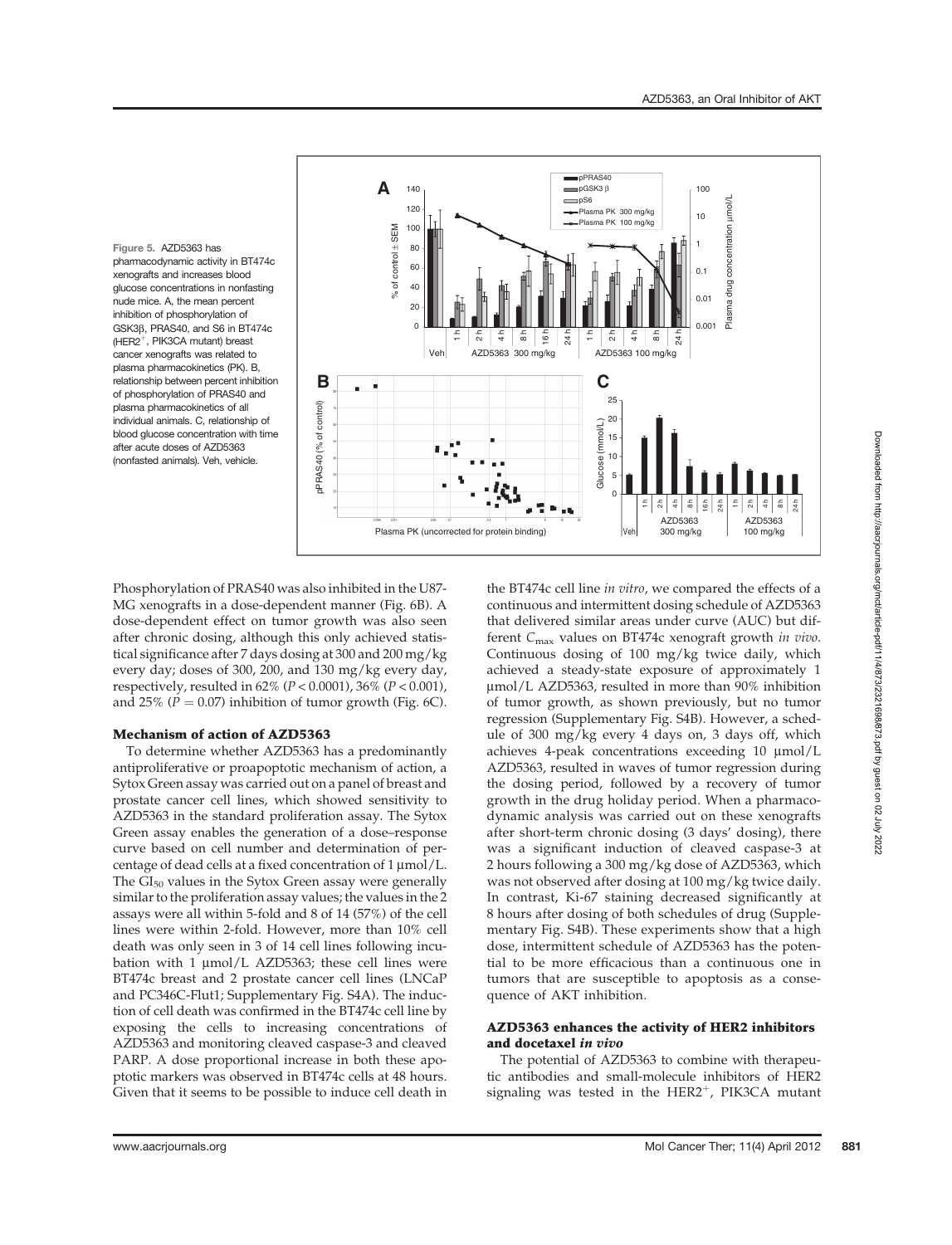

Figure 6. <sup>18</sup>F-FDG-PET imaging shows that AZD5363 reduces <sup>18</sup>F-FDG uptake in U87-MG xenografts: relationship with tumor pharmacodynamics and growth inhibition in vivo. A, tumor <sup>18</sup>F-FDG uptake and change in blood glucose concentration following dosing of AZD5363 to fasted animals (mean  $\pm$  SEM). Vehicle,  $n = 9$ /group; AZD5363, 130 mg/kg,  $n = 10$ /group; AZD5363, 200 mg/kg, n = 9/group; AZD5363, 300 mg/kg,  $n = 3$ /group. Max SUV, \*, P < 0.05 vs. vehicle; blood glucose, #, <sup>P</sup> < 0.05 vs. vehicle. Representative PET images show change between vehicle and 300 mg/kg AZD5363. B, relationship between inhibition of phosphorylation of PRAS40 at 4 hours and dose of AZD5363 in the imaged xenografts. C, effect of chronic dosing of AZD5363 on the growth of U87-MG xenografts in nude mice. qd, daily.

KPL4 breast cancer xenograft. This model shows suboptimal responses to lapatinib and trastuzumab. Monotherapy lapatinib at 100 mg/kg every day, trastuzumab at 15 mg/kg twice weekly, and AZD5363 150 mg/kg twice daily all inhibited tumor growth (37%, not significant; 69%,  $P = 0.002$ ; and 65%,  $P = 0.004$ , respectively), but none achieved stasis. In contrast, combinations of AZD5363 and trastuzumab or AZD5363 and lapatinib were well tolerated and, respectively, resulted in tumor regressions of  $107\%$  and  $109\%$  ( $P < 0.0001$ ). Moreover, the combinations both showed enhanced growth delays after cessation of dosing compared with the monotherapy groups (Fig. 7A). The combination of AZD5363 with docetaxel was tested in 2 different breast cancer xenografts: BT474c and HCC-1187. In BT474c xenografts, a single dose of 15 mg/kg docetaxel resulted in slight tumor regression (129% inhibition;  $P < 0.0001$ ). When combined with 150 mg/kg twice daily of AZD5363, the tumors showed dramatic and greatly enhanced regressions (159% inhibition;  $P < 0.0001$ ), with 6 of

9 tumors showing complete regressions where the tumors were nonmeasurable at the end of the experiment (Fig. 7B). The effect of combining weekly dosing cycles of 5 mg/kg docetaxel with AZD5363 was assessed in the HCC-1187 xenograft model. In the first experiment (Fig. 7C), the combination of 150 mg/kg twice daily of AZD5363 and docetaxel was investigated. The combination was considerably more efficacious than either of the respective monotherapy groups (100% inhibition;  $P = 0.0003$  for the combination compared with 71%  $P = 0.002$  for monotherapy docetaxel and 79%  $P = 0.005$  for monotherapy AZD5363) and showed evidence of increased apoptosis by cleaved caspase-3 staining (Supplementary Fig. S6). In the second experiment (Fig. 7D), the combination of 5 mg/kg once weekly docetaxel with 2 schedules of AZD5363 that deliver equivalent AUCs was investigated. Both schedules enhanced the efficacy of docetaxel monotherapy, and to a similar extent; at the end of the first dosing period docetaxel monotherapy resulted in 76%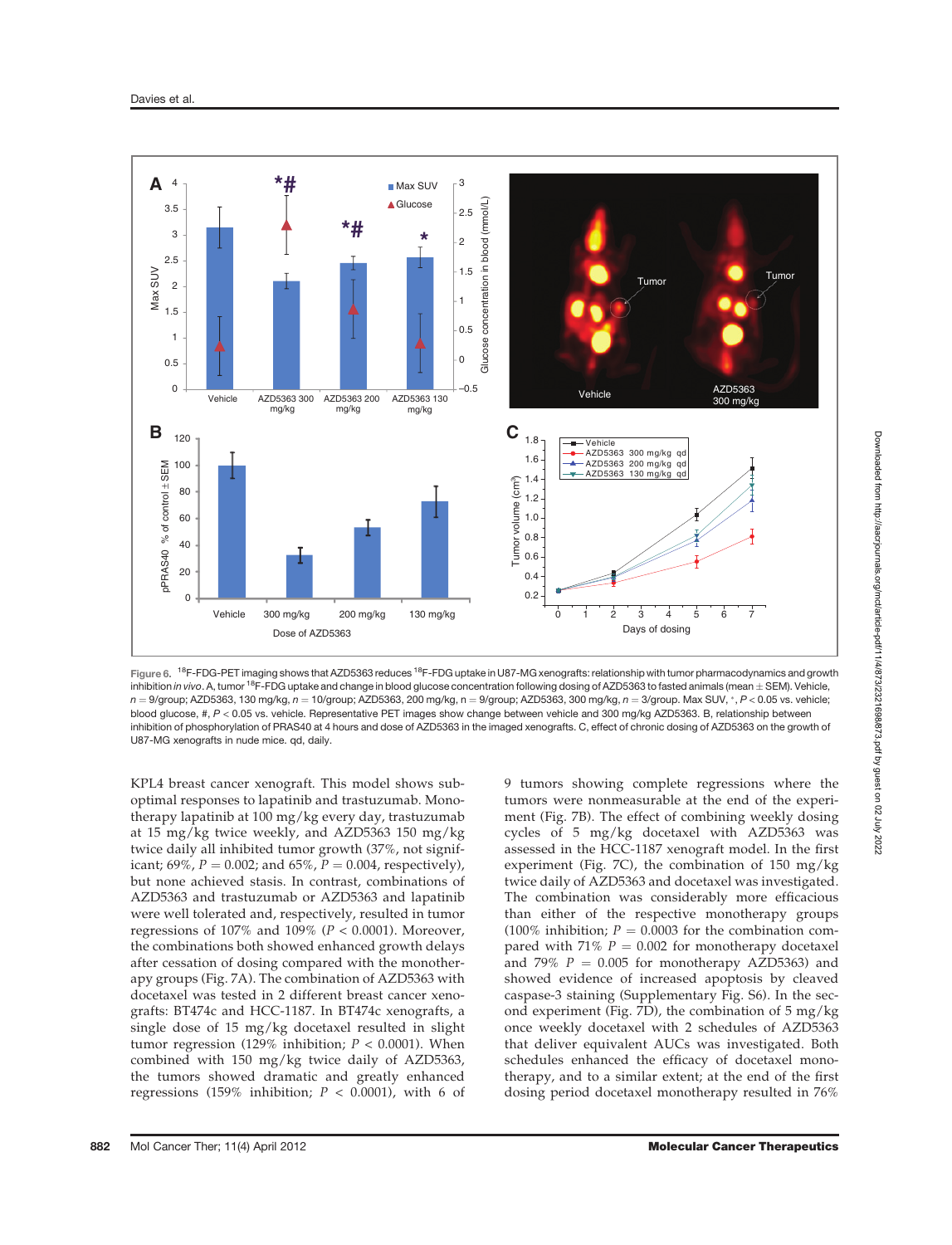

Figure 7. AZD5363 enhances efficacy of trastuzumab, lapatinib, and docetaxel in breast cancer xenograft models. A, combination with trastuzumab and lapatinib in the KPL-4 xenograft. B, combination with docetaxel in the BT474c xenograft. C and D, combinations with docetaxel in the HCC-1187 xenograft. bid, twice daily.

inhibition of tumor growth ( $P = 0.0003$ ) whereas the combinations of docetaxel and the continuous and intermittent dosing schedules of AZD5363, respectively, resulted in 103% and 101% inhibition of tumor growth. All treatment groups showed regrowth when dosing was stopped. Following rechallenge with the same treatments, the docetaxel monotherapy–treated tumors slowly increased in size, whereas the combination groups showed progressive regression. The combination of docetaxel with an intermittent schedule of 300 mg/kg AZD5363 (4 days on, 3 days off) initially appeared to be slightly superior to the combination of docetaxel with a continuous dosing schedule of 100 mg/kg twice daily AZD5363, but the group sizes did not differ significantly from one another at the end of the experiment (Fig. 7D).

## **Discussion**

In our AKT drug discovery program, we ultimately achieved a combination of favorable characteristics relating to potency, selectivity profile, and bioavailability in one small molecule AZD5363. AZD5363 has acceptable preclinical tolerability, pharmacodynamic characteristics of an AKT inhibitor, and a distinct profile from the other AKT inhibitors that have entered clinical development. It is challenging to achieve exquisite selectivity for AGC kinase family members with ATP-competitive AKT kinase inhibitors; AZD5363 is a potent inhibitor of all 3 AKT isoforms, but also carries equipotent pharmacology, at least in enzyme assays, against PKA, P70S6K, and some pharmacologic activity against at least 14 other members of the AGC kinase family. Despite of this additional pharmacology, the profile of activity of AZD5363 in our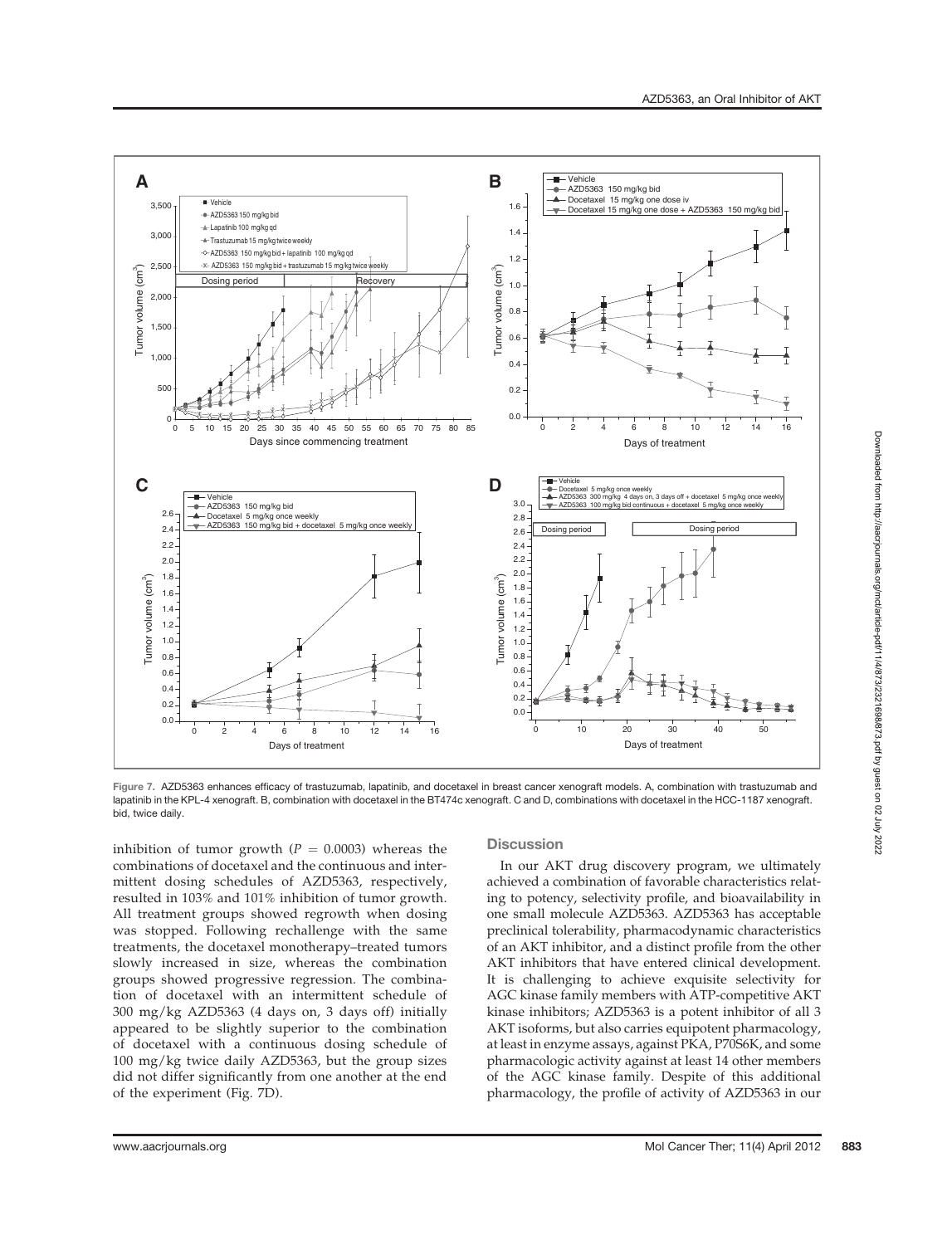182 tumor cell line panel is very similar to that of MK-2206 and GSK690693 (data not shown), suggesting that AKT pharmacology is primarily responsible for its antiproliferative activity. Whereas there is a drop off in potency against AKT substrates in cellular assays compared with AKT enzyme assays, AZD5363 can still inhibit the phosphorylation of at least 2 AKT substrates and induce FOXO3A translocation to the nucleus with a potency of less than  $1 \mu \text{mol}/L$  in sensitive breast and prostate cancer cell lines. AZD5363 also reduces phosphorylation of 4EBP-1, a substrate of mTOR, and increases phosphorylation of AKT itself; this latter phenomenon has been reported to occur with several other ATP competitive, catalytic inhibitors of AKT, and is due to the protein being held in a hyperphosphorylated but catalytically inactive form as a consequence of compound binding (31).

Given that total exposures in excess of  $10 \mu \text{mol/L}$  are achievable at well-tolerated doses in nude mice, it follows that AZD5363 should achieve excellent pharmacodynamic activity in vivo. This was indeed found to be the case; AZD5363 inhibited the phosphorylation of PRAS40 and another AKT substrate,  $GSK\beta$ , and the downstream pathway protein S6 by approximately 80% to 90%, with significant pharmacodynamic activity being maintained for at least 24 hours, following a 300 mg/kg dose to nude mice. Pharmacodynamics showed good correlations with plasma pharmacokinetics; AZD5363 can inhibit the phosphorylation of PRAS40 with plasma EC<sub>50</sub> value of approximately  $0.1 \mu$ mol/L in BT474c xenografts growing in nude mice; this is reasonably consistent with an  $IC_{50}$  value of approximately  $0.3 \mu$ mol/L for the same cell line in vitro. Therefore, the additional pharmacologic properties of AZD5363 compared with MK-2206 and GSK690693 does not compromise its tolerability and pharmacodynamic activity in vivo; in fact the P70S6K pharmacology may be advantageous, resulting in greater inhibition of S6 phosphorylation as a consequence of its direct P70S6K pharmacology in addition to reduced pathway flux as a consequence of AKT inhibition. However, the presence of additional P70S6K pharmacology may also have additional consequences in terms of feedback compared with other AKT inhibitors; P70S6K is known to result in feedback activation of insulin and insulin-like growth factor receptor signaling via IRS1 (32), whereas inhibition of AKT has been reported to remove a feedback loop to these and other receptor tyrosine kinases (33). AKT and P70S6K signaling are known to have an impact on glucose uptake and cellular metabolism, including an upregulation of glycolysis. Therefore, blood glucose concentrations and <sup>18</sup>F-FDG-PET imaging have potential as pharmacodynamic, proof-of-principle biomarkers of altered pathway output following inhibition of these kinases. In the nonfasted animals used in the BT474c pharmacodynamic study, a reversible, dose- and time-dependent increase in blood glucose concentration was observed; this was still seen, but attenuated in magnitude, in fasted animals. Similar data have been reported with GSK690693 (34). Moreover, an acute dose of AZD5363 can cause a reduction in <sup>18</sup>F-FDG in U87-MG xenografts, using static imaging. This effect correlates with pPRAS40 pharmacodynamics in the same tumor samples, and a dose-dependent reduction in tumor volume following chronic dosing in the same xenograft model. The exact mechanisms by which AZD5363 causes a reduction in  $^{18}$ F-FDG uptake, however, are not fully understood and could be due to various processes; therefore, further experiments are merited using dynamic 18F-FDG-PET to provide information on the metabolic rate of glucose utilization following drug administration.

In contrast to inhibitors with mTOR kinase (35, 36), AZD5363 has much less broad activity in panels of tumor cell lines in vitro. Indeed, using a  $GI_{50}$  value of  $3 \mu$ mol/L as a cutoff, only 41 of 182 (23%) of the cell lines were classified as sensitive. Breast cancer cell lines showed the highest frequency of sensitivity, and our data are consistent with previously published data with an allosteric AKT inhibitor, showing that breast cancer cell lines with HER2 amplification and positivity for the ER are sensitive to AKT inhibition (37). Two prostate cancer cell lines with PTEN loss were also particularly sensitive to AZD5363. Luminal breast cancers and prostate cancers have a high frequency of PIK3CA mutation and PTEN loss respectively, whereas having a low frequency of RAS-RAF pathway mutations; moreover HER2 is a strong activator of PI3K-AKT signaling. Therefore, these tumor types appear to be addicted to AKT signaling and are sensitive to monotherapy inhibition by AZD5363. In contrast, cell lines from colon and bladder cancers, which have a high frequency of RAS mutation, are virtually all resistant to AZD5363 monotherapy, even though coincident PIK3CA mutations are present in many of them. Therefore, we sought to determine whether there was a relationship between PIK3CA, PTEN, and RAS mutations, and sensitivity to monotherapy AZD5363, collectively analyzing all the cell lines derived from the various tumor types. The presence of PIK3CA or PTEN mutations significantly correlated with sensitivity to AZD5363, regardless of RAS status, but was very highly significant when coincident RAS mutations were excluded from the analysis; that is, PIK3CA or PTEN mutation/RAS wild-type predicts very highly for sensitivity to AZD5363. The presence of RAS mutation is associated with AKT independence due to redundant activation of cap-dependent translation by convergent regulation of the translational repressor 4E-BP1 by the AKT and extracellular signal-regulated kinase (ERK) pathways (38). It, therefore, follows that tumor types such as breast and prostate cancers may be enriched for responders to an AKT inhibitor such as AZD5363, whereas tumor types with coincident RAS mutations, such as colorectal and endometrial cancers, may require combinations with ERK pathway inhibitors. This having been said, there are mechanisms other than RAS activation that may limit sensitivity to AZD5363. For example, the MCF-7 cell line has a PIK3CA mutation, high P70S6K expression, and wild-type RAS genes, but is considerably less sensitive to AZD5363 growth inhibition ( $GI_{50} \sim 1.6$ ) mmol/L) than the most sensitive breast and prostate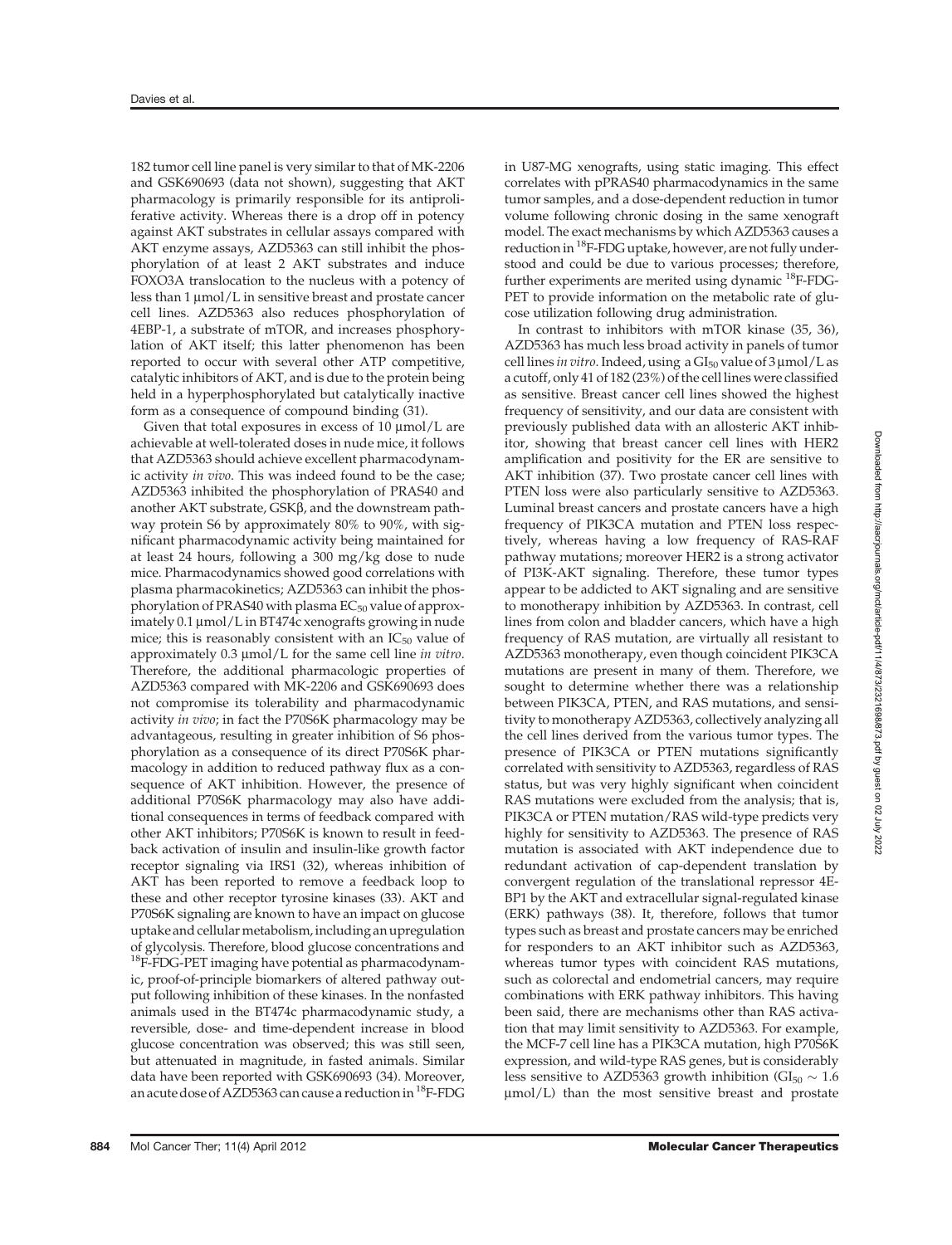cancer cell lines ( $GI<sub>50</sub>s < 0.1 \mu \text{mol/L}$ ); the reason for this comparatively lower sensitivity may be AKT-independent signaling via SGK3 (39). Our findings with AZD5363 are consistent with reports that HER2 amplified and PIK3CA mutant breast cancer cell lines were selectively sensitive and KRAS mutant lines resistant to apoptosis induction by the PI3K/mTOR inhibitor BEZ235 (35, 40). However, PTEN loss of function was associated with resistance to BEZ235 in breast cancer cell lines (40), whereas it is associated with sensitivity to AZD5363 in our cross-tumor cell line panel, suggesting that AKT inhibitors may potentially be more effective in tumors with PTEN loss. This merits further investigation.

The finding that tumor types with either PIK3CA mutation, HER2 amplification, or PTEN loss are particularly sensitive to AZD5363 in vitro, logically led us to test the hypothesis that xenografts containing one or a combination of these lesions would be sensitive to AZD5363 monotherapy dosing in vivo. Dose-dependent antitumor activity was showed in 4 such models. At the highest doses tested, stasis was observed in a HER2-amplified, PIK3CA mutant breast cancer xenograft, and regressions obtained in another HER2-amplified breast cancer model that was resistant to trastuzumab (HCC-1954), a clear cell renal cancer xenograft with PTEN and VHL loss (786-0), and a gastric cancer model with both PIK3CA mutation and PTEN loss (HGC-27). AZD5363 also greatly enhanced the antitumor activity of trastuzumab and lapatinib in the KPL-4 HER2-amplified breast cancer model, which only showed a modest, progressive disease response to monotherapy doses of these drugs. The data collectively indicate that AZD5363 has the potential to increase response or overcome resistance to HER2-targeting therapies in breast cancer. Other inhibitors of the PI3K/AKT/mTOR network have also been shown to increase the response or overcome resistance to HER2-targeting agents in breast cancer models (41, 42). Interestingly, the HCC-1954 model, which is innately resistant to trastuzumab, expresses high levels of P95HER2, a truncated form of HER2 that lacks the extracellular ligand-binding domain. The presence of this truncated form of HER2 has been reported to correlate with trastuzumab resistance and poor prognosis; however, these tumor types may benefit from treatment with an AKT inhibitor such as AZD5363 (43, 44).

Given that AKT has substrates that can mediate proliferation and resistance to apoptosis, it was surprising to find that AZD5363 monotherapy had an antiproliferative, rather than proapoptotic mechanism of action, at therapeutically relevant doses in vitro. Cell death in more than 10% of the cells and biomarkers of apoptosis were only observed in one breast and 2 prostate cancer lines in vitro. In the breast cancer cell line where apoptosis was observed

### **References**

in vitro, it was possible to achieve waves of apoptosis and tumor regression in vivo, by a high, intermittent dosing schedule, whereas an equivalent AUC delivered by a continuous lower dosing schedule was only sufficient to achieve stasis and inhibition of proliferation in vivo. AKT is known to mediate resistance to cell death by chemotherapy; we have shown that combination of AZD5363 with docetaxel can result in sustained and profound tumor regression, and by implication, increased apoptosis in 2 breast cancer xenografts. This was achievable with doses of AZD5363 that only cause partial inhibition of tumor growth or stasis as monotherapy. Therefore, the proapoptotic potential of an AKT inhibitor is more likely to be manifested in combination with chemotherapy, than when dosed as a monotherapy. It is possible that the PKA pharmacology of AZD5363 also contributes to the sensitization to apoptosis that we have observed in combination with chemotherapy; inhibiting PKA can decrease RelA phosphorylation that is able to induce cell death in NF-k<sup>B</sup> expressing, chemoresistant tumor cell lines (45, 46).

In conclusion, AZD5363 is a potent inhibitor of AKT with a pharmacologic profile consistent with its mechanism of action in vitro and in vivo. Tumor types with PIK3CA mutation, PTEN mutation, or HER2 amplification, without coincident RAS mutation, show the highest frequency of response to AZD5363 in vitro; in such tumor types, stasis or regression is achievable by monotherapy dosing in vivo. AZD5363 also has potential to overcome resistance or increase sensitivity to HER2 inhibitors in breast cancer, and greatly sensitizes to docetaxel chemotherapy, resulting in tumor regression in vivo. AZD5363 is currently in phase I clinical trials.

#### Disclosure of Potential Conflicts of Interest

B.R. Davies,H. Greenwood, P. Dudley, C. Crafter, D-H. Yu, J. Zhang, J. Li, B. Gao, Q. Ji, J.Maynard, S-A. Ricketts, D. Cross, S. Cosulich, C.C. Chresta, K. Page, J. Yates, C. Lane, R. Watson, R. Luke, and M. Pass are employees of AstraZeneca. D. Ogilvie has ownership interest (including patents) in AstraZeneca. AZD5363 was discovered by AstraZeneca subsequent to a collaboration with Astex Therapeutics (and its collaboration with the Institute of Cancer Research and Cancer Research Technology Limited).

#### Acknowledgments

The authors thank Holly Ford for her contribution to the development of the FOXO3a translocation assay.

#### Grant Support

Figure design support was provided by Dr. Zoe van Helmond from Mudskipper Bioscience, funded by AstraZeneca.

The costs of publication of this article were defrayed in part by the payment of page charges. This article must therefore be hereby marked advertisement in accordance with 18 U.S.C. Section 1734 solely to indicate this fact.

Received October 14, 2011; revised January 6, 2012; accepted January 20, 2012; published OnlineFirst January 31, 2012.

2. Hennessy BT, Smith DL, Ram PT, Lu Y, Mills GB. Exploiting the PI3K/ AKT pathway for cancer drug discovery. Nat Rev Drug Discov 2005;4:988–1004.

Downloaded from http://aacrjournals.org/mct/article-pdf/11/4/873/221698/873.pdf by guest on 02 July 2022 Downloaded from http://aacrjournals.org/mct/article-pdf/11/4/873/2321698/873.pdf by guest on 02 July 2022

<sup>1.</sup> Liu P, Cheng H, Roberts TM, Zhao JJ. Targeting the phosphoinositide 3-kinase pathway in cancer. Nat Rev Drug Discov 2009;8: 627–44.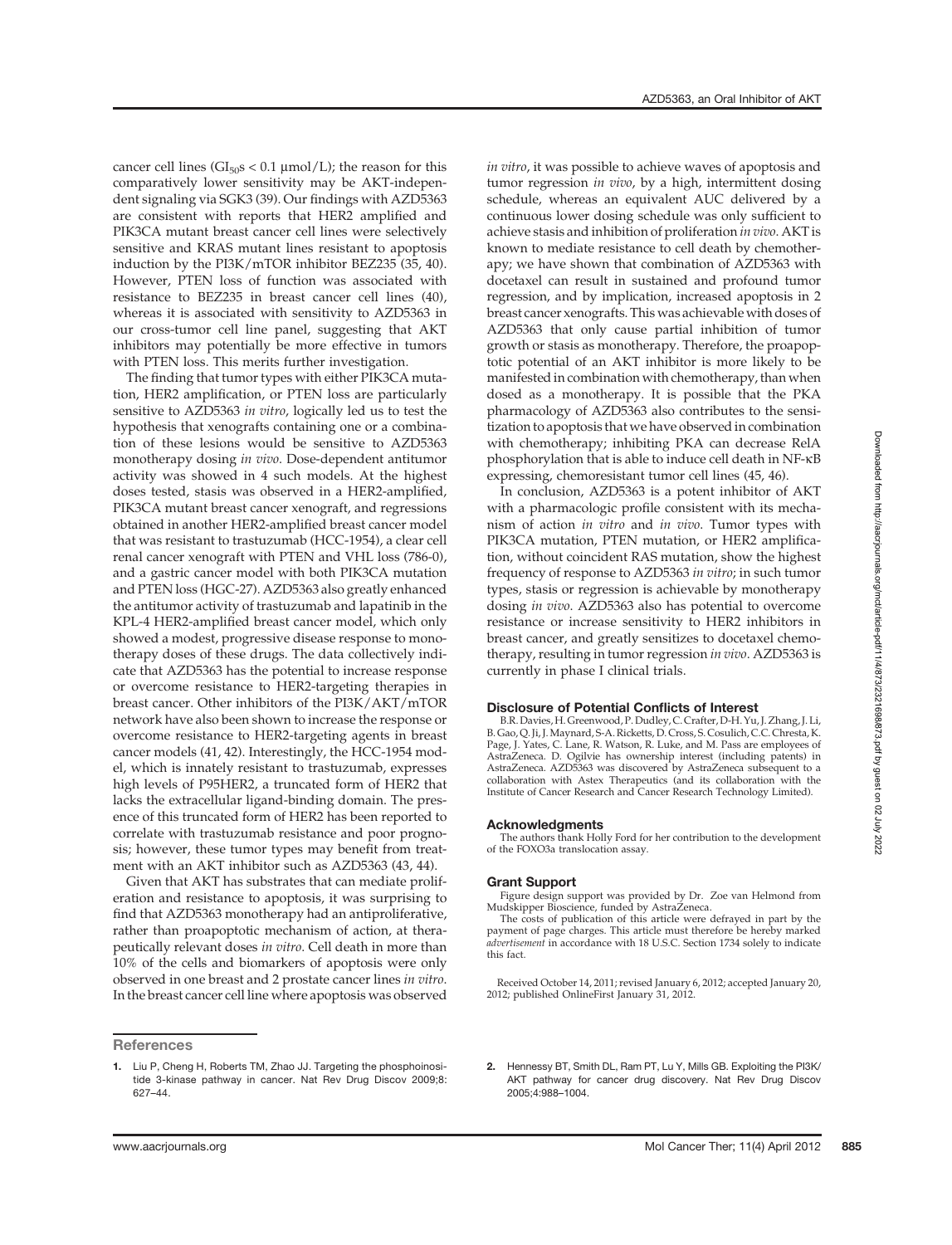- 3. Stemke-Hale K, Gonzalez-Angulo AM, Lluch A, Neve RM, Kuo WL, Davies M, et al. An integrative genomic and proteomic analysis of PIK3CA, PTEN, and AKT mutations in breast cancer. Cancer Res 2008;68:6084–91.
- 4. Cairns P, Okami K, Halachmi S, Halachmi N, Esteller M, Herman JG, et al. Frequent inactivation of PTEN/MMAC1 in primary prostate cancer. Cancer Res 1997;57:4997–5000.
- 5. Reid AH, Attard G, Ambroisine L, Fisher G, Kovacs G, Brewer D, et al. Molecular characterisation of ERG, ETV1 and PTEN gene loci identifies patients at low and high risk of death from prostate cancer. Br J Cancer 2010;102:678–84.
- 6. Hodgson MC, Shao LJ, Frolov A, Li R, Peterson LE, Ayala G, et al. Decreased expression and androgen regulation of the tumor suppressor gene INPP4B in prostate cancer. Cancer Res 2011;71: 572–82.
- 7. Cheung LW, Hennessy BT, Li J, Yu S, Myers AP, Djordjevic B, et al. High frequency of PIK3R1 and PIK3R2 mutations in endometrial cancer elucidates a novel mechanism for regulation of PTEN protein stability. Cancer Discov 2011;1:170–85.
- 8. Platt FM, Hurst CD, Taylor CF, Gregory WM, Harnden P, Knowles MA. Spectrum of phosphatidylinositol 3-kinase pathway gene alterations in bladder cancer. Clin Cancer Res 2009;15:6008–17.
- 9. Cully M, You H, Levine AJ, Mak TW. Beyond PTEN mutations: the PI3K pathway as an integrator of multiple inputs during tumorigenesis. Nat Rev Cancer 2006;6:184–92.
- 10. Altomare DA, Testa JR. Perturbations of the AKT signaling pathway in human cancer. Oncogene 2005;24:7455–64.
- 11. Bellacosa A, Kumar CC, Di Cristofano A, Testa JR. Activation of AKT kinases in cancer: implications for therapeutic targeting. Adv Cancer Res 2005;94:29–86.
- 12. Nagata Y, Lan KH, Zhou X, Tan M, Esteva FJ, Sahin AA, et al. PTEN activation contributes to tumor inhibition by trastuzumab, and loss of PTEN predicts trastuzumab resistance in patients. Cancer Cell 2004;6:117–27.
- 13. Berns K, Horlings HM, Hennessy BT, Madiredjo M, Hijmans EM, Beelen K, et al. A functional genetic approach identifies the PI3K pathway as a major determinant of trastuzumab resistance in breast cancer. Cancer Cell 2007;12:395–402.
- 14. Miller TW, Hennessy BT, Gonzalez-Angulo AM, Fox EM, Mills GB, Chen H, et al. Hyperactivation of phosphatidylinositol-3 kinase promotes escape from hormone dependence in estrogen receptor-positive human breast cancer. J Clin Invest 2010;120: 2406–13.
- 15. Kirkegaard T, Witton CJ, McGlynn LM, Tovey SM, Dunne B, Lyon A, et al. AKT activation predicts outcome in breast cancer patients treated with tamoxifen. J Pathol 2005;207:139–46.
- 16. Musgrove EA, Sutherland RL. Biological determinants of endocrine resistance in breast cancer. Nat Rev Cancer 2009;9:631–43.
- 17. Murillo H, Huang H, Schmidt LJ, Smith DI, Tindall DJ. Role of PI3K signaling in survival and progression of LNCaP prostate cancer cells to the androgen refractory state. Endocrinology 2001;142:4795– 805.
- 18. Li B, Sun A, Youn H, Hong Y, Terranova PF, Thrasher JB, et al. Conditional Akt activation promotes androgen-independent progression of prostate cancer. Carcinogenesis 2007;28:572–83.
- 19. Jiao J, Wang S, Qiao R, Vivanco I, Watson PA, Sawyers CL, et al. Murine cell lines derived from Pten null prostate cancer show the critical role of PTEN in hormone refractory prostate cancer development. Cancer Res 2007;67:6083–91.
- 20. Wendel HG, de Stanchina E, Fridman JS, Malina A, Ray S, Kogan S, et al. Survival signalling by Akt and eIF4E in oncogenesis and cancer therapy. Nature 2004;428:332–7.
- 21. Kim D, Dan HC, Park S, Yang L, Liu Q, Kaneko S, et al. AKT/PKB signaling mechanisms in cancer and chemoresistance. Front Biosci 2005;10:975–87.
- 22. Pei H, Li L, Fridley BL, Jenkins GD, Kalari KR, Lingle W, et al. FKBP51 affects cancer cell response to chemotherapy by negatively regulating Akt. Cancer Cell 2009;16:259–66.
- 23. Hirai H, Sootome H, Nakatsuru Y, Miyama K, Taguchi S, Tsujioka K, et al. MK-2206, an allosteric Akt inhibitor, enhances antitumor efficacy

by standard chemotherapeutic agents or molecular targeted drugs in vitro and in vivo. Mol Cancer Ther 2010;9:1956–67.

- 24. Rhodes N, Heerding DA, Duckett DR, Eberwein DJ, Knick VB, Lansing TJ, et al. Characterization of an Akt kinase inhibitor with potent pharmacodynamic and antitumor activity. Cancer Res 2008;68: 2366–74.
- 25. McHardy T, Caldwell JJ, Cheung KM, Hunter LJ, Taylor K, Rowlands M, et al. Discovery of 4-amino-1-(7H-pyrrolo[2,3-d]pyrimidin-4-yl) piperidine-4-carboxamides as selective, orally active inhibitors of protein kinase B (Akt). J Med Chem 2010;53:2239–49.
- 26. Johnson PD, Leach A, Luke RWA, Matusiak ZS, Morris JJ (inventors); AstraZeneca AB (assignee). Pyrrolo [2, 3-d] pyrimidine derivatives as protein kinase B inhibitors. WO2009/047563. 16th April 2009.
- 27. Kim JS, Lee JS, Im KC, Kim SJ, Kim SY, Lee DS, et al. Performance measurement of the microPET focus 120 scanner. J Nucl Med 2007;48:1527–35.
- 28. Gambhir S. Quantitative assay development for PET. InPhelps ME, editor. PET: molecular imaging and its biological applications. Berlin, Germany: Spinger; 2004:130–32.
- 29. Elstrom RL, Bauer DE, Buzzai M, Karnauskas R, Harris MH, Plas DR, et al. Akt stimulates aerobic glycolysis in cancer cells. Cancer Res 2004;64:3892–9.
- 30. Garber K. Energy boost: the Warburg effect returns in a new theory of cancer. J Natl Cancer Inst 2004;96:1805–6.
- 31. Okuzumi T, Fiedler D, Zhang C, Gray DC, Aizenstein B, Hoffman R, et al. Inhibitor hijacking of Akt activation. Nat Chem Biol 2009;5: 484–93.
- 32. Haruta T, Uno T, Kawahara J, Takano A, Egawa K, Sharma PM, et al. A rapamycin-sensitive pathway down-regulates insulin signaling via phosphorylation and proteasomal degradation of insulin receptor substrate-1. Mol Endocrinol 2000;14:783–94.
- 33. Chandarlapaty S, Sawai A, Scaltriti M, Rodrik-Outmezguine V, Grbovic-Huezo O, Serra V, et al. AKT inhibition relieves feedback suppression of receptor tyrosine kinase expression and activity. Cancer Cell 2011;19:58–71.
- 34. Crouthamel MC, Kahana JA, Korenchuk S, Zhang SY, Sundaresan G, Eberwein DJ, et al. Mechanism and management of AKT inhibitorinduced hyperglycemia. Clin Cancer Res 2009;15:217–25.
- 35. Serra V, Markman B, Scaltriti M, Eichhorn PJ, Valero V, Guzman M, et al. NVP-BEZ235, a dual PI3K/mTOR inhibitor, prevents PI3K signaling and inhibits the growth of cancer cells with activating PI3K mutations. Cancer Res 2008;68:8022–30.
- 36. Yu K, Shi C, Toral-Barza L, Lucas J, Shor B, Kim JE, et al. Beyond rapalog therapy: preclinical pharmacology and antitumor activity of WYE-125132, an ATP-competitive and specific inhibitor of mTORC1 and mTORC2. Cancer Res 2010;70:621–31.
- 37. She QB, Chandarlapaty S, Ye Q, Lobo J, Haskell KM, Leander KR, et al. Breast tumor cells with PI3K mutation or HER2 amplification are selectively addicted to Akt signaling. PLoS One 2008;3:e3065.
- 38. She QB, Halilovic E, Ye Q, Zhen W, Shirasawa S, Sasazuki T, et al. 4E-BP1 is a key effector of the oncogenic activation of the AKT and ERK signaling pathways that integrates their function in tumors. Cancer Cell 2010;18:39–51.
- 39. Vasudevan KM, Barbie DA, Davies MA, Rabinovsky R, McNear CJ, Kim JJ, et al. AKT-independent signaling downstream of oncogenic PIK3CA mutations in human cancer. Cancer Cell 2009;16:21–32
- 40. Brachmann SM, Hofmann I, Schnell C, Fritsch C, Wee S, Lane H, et al. Specific apoptosis induction by the dual PI3K/mTor inhibitor NVP-BEZ235 in HER2 amplified and PIK3CA mutant breast cancer cells. Proc Natl Acad Sci U S A 2009;106:22299–304.
- 41. Eichhorn PJ, Gili M, Scaltriti M, Serra V, Guzman M, Nijkamp W, et al. Phosphatidylinositol 3-kinase hyperactivation results in lapatinib resistance that is reversed by the mTOR/phosphatidylinositol 3-kinase inhibitor NVP-BEZ235. Cancer Res 2008;68:9221–30.
- 42. Junttila TT, Akita RW, Parsons K, Fields C, Lewis Phillips GD, Friedman LS, et al. Ligand-independent HER2/HER3/PI3K complex is disrupted by trastuzumab and is effectively inhibited by the PI3K inhibitor GDC-0941. Cancer Cell 2009;15:429–40.
- 43. Scaltriti M, Rojo F, Ocana A, Anido J, Guzman M, Cortes J, et al. Expression of p95HER2, a truncated form of the HER2 receptor, and